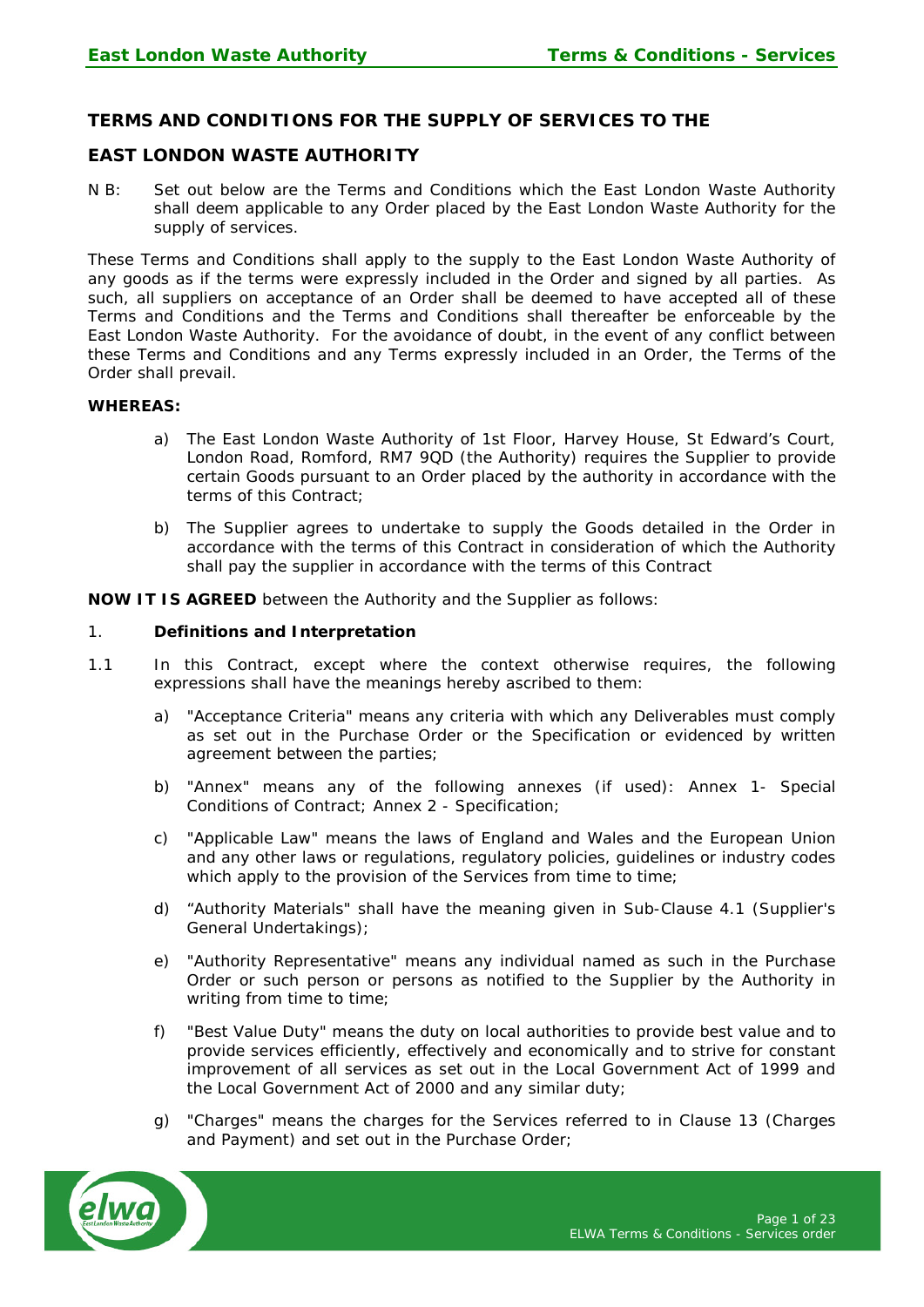- h) "Codes of Practice" means the Codes of Practice on the Discharge of Public Authorities' Functions and on the Management of Records issued pursuant to sections 45 and 46 of the FOIA and any similar or subsequent codes or guidance issued in relation to the Authority's FOIA obligations, as amended, updated and replaced from time to time;
- i) "Conditions" means these Terms and Conditions, including any Annexes, which form part of the Contract;
- j) "Confidential Information" means all information of a confidential nature (however recorded or preserved) disclosed or made available, directly or indirectly, by the Authority or its Representatives to the Supplier or its Representatives, including any information which is marked confidential or private and any information relating to the Authority's members, customers. Clients, suppliers, business, strategy, plans, intentions, market opportunities, operations, processes or Intellectual Property;
- k) "Contract" means the contract between the Authority and the Supplier for the provision of the Services comprising the Purchase Order and these Conditions (including any Annexes).
- l) "Data Protection Law" means the Data Protection Act 1998, all related and subordinate legislation and any guidance or codes of practice issued by the Information Commissioner;
- m) "Day" means any calendar day;
- n) "Deliverables" means all products of the Services (whether tangible or not), including Documents and data (and drafts of either) and the media on which they are recorded;
- o) "Delivery Location" means the address specified by the Authority in the Purchase Order where the Services are to be performed;
- p) "Document" means includes any document in hard or electronic copy.
- q) "EIR" means the Environmental Information Regulations 2004 together with any guidance and/or codes of practice issues by the Information Commissioner or relevant government department in relation to such regulations;
- r) "FOIA" means the Freedom of Information Act 2000 and any subordinate legislation made under the Act from time to time, together with any guidance and/or codes of practice issued by the Information Commissioner or relevant government department in relation to such legislation;
- s) "Information" has the meaning given under section 84 of FOIA;
- t) "Intellectual Property Rights" means all intellectual property rights, whether registered or unregistered and including all applications for and renewals or extensions of such rights, and all similar or equivalent rights or forms of protection in any part of the world including all patents, rights to inventions, utility models, copyright and related rights, trademarks, service marks, trade, business and domain names, rights in trade dress or get-up, rights in goodwill or to sue for passing off, unfair competition rights, rights in designs, rights in computer software, database rights, topography rights, rights in confidential information (including know-how and trade secrets);

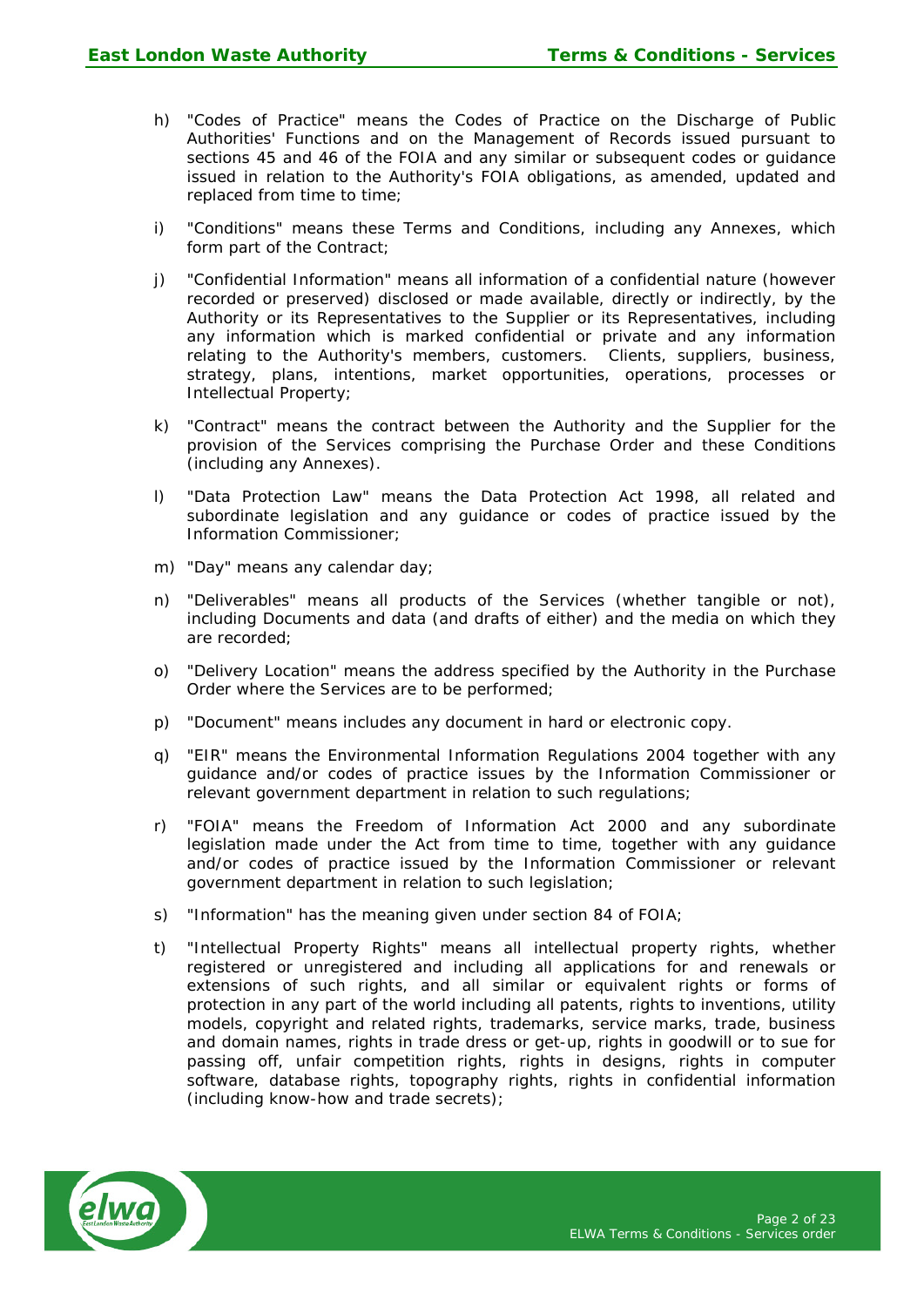- u) "Public Body" means any part of the government of the United Kingdom including but not limited to the Northern Ireland Assembly and Executive Committee, the Scottish Executive and the National Assembly for Wales, local authorities,
- v) government ministers and government departments and government agencies and any other body or organisation formally designated as a "public body'';
- w) "Purchase Order" means the written order from the Authority for Services incorporating or attached to these Conditions;
- x) "Premises" means any premises owned, leased to, controlled or occupied by the Authority or its Representatives which are made available for use by the Supplier or its Representatives for the delivery or performance of the Services;
- y) "Representatives" means employees, officers, agents, advisors, sub-contractors, suppliers or other representatives;
- z) "Request for Information" means a request for Information or an apparent request under the Code of Practice on Access to Government Information, FOIA or EIR.
- aa) "Services" means the services provided or to be provided by the Supplier under the Contract as set out in the Purchase Order and/or Specification including the Deliverables;
- bb) "Specification" means any description of the Services (including any Deliverables to be produced) set out in Annex 2 or as provided to the Supplier at any time during the Contract;
- cc) "Supplier" means the person, organisation, firm or company to whom the Purchase Order is addressed;
- dd) "Transfer Regulations" means Transfer of Undertakings (Protection of Employment) Regulations 2006 (as amended) and any successor legislation;
- ee) "Variation" means shall have the meaning given in Sub-Clause 5.1 (Variation of the Services);
- ff) "Working Day" means any day Monday to Friday, excluding Public Holidays, between the hours of 9:00 am and 5:30 pm save that these shall not necessarily be the hours during which the Services shall be provided and the Services shall be provide during such hours as stated in the Purchase Order or the Specification or as otherwise notified to the Supplier.
- 1.2 In these Conditions, the following rules of interpretation shall apply:
	- a) a person includes a natural person, corporate or unincorporated body (whether or not having separate legal personality);
	- b) a reference to a party includes its successors or permitted assigns;
	- c) a reference to any gender includes reference to any other gender and reference to any word in the singular shall (where appropriate) include the plural and vice versa;
	- d) a reference to a statute or statutory provision is a reference to such statute or statutory provision as amended or re-enacted;

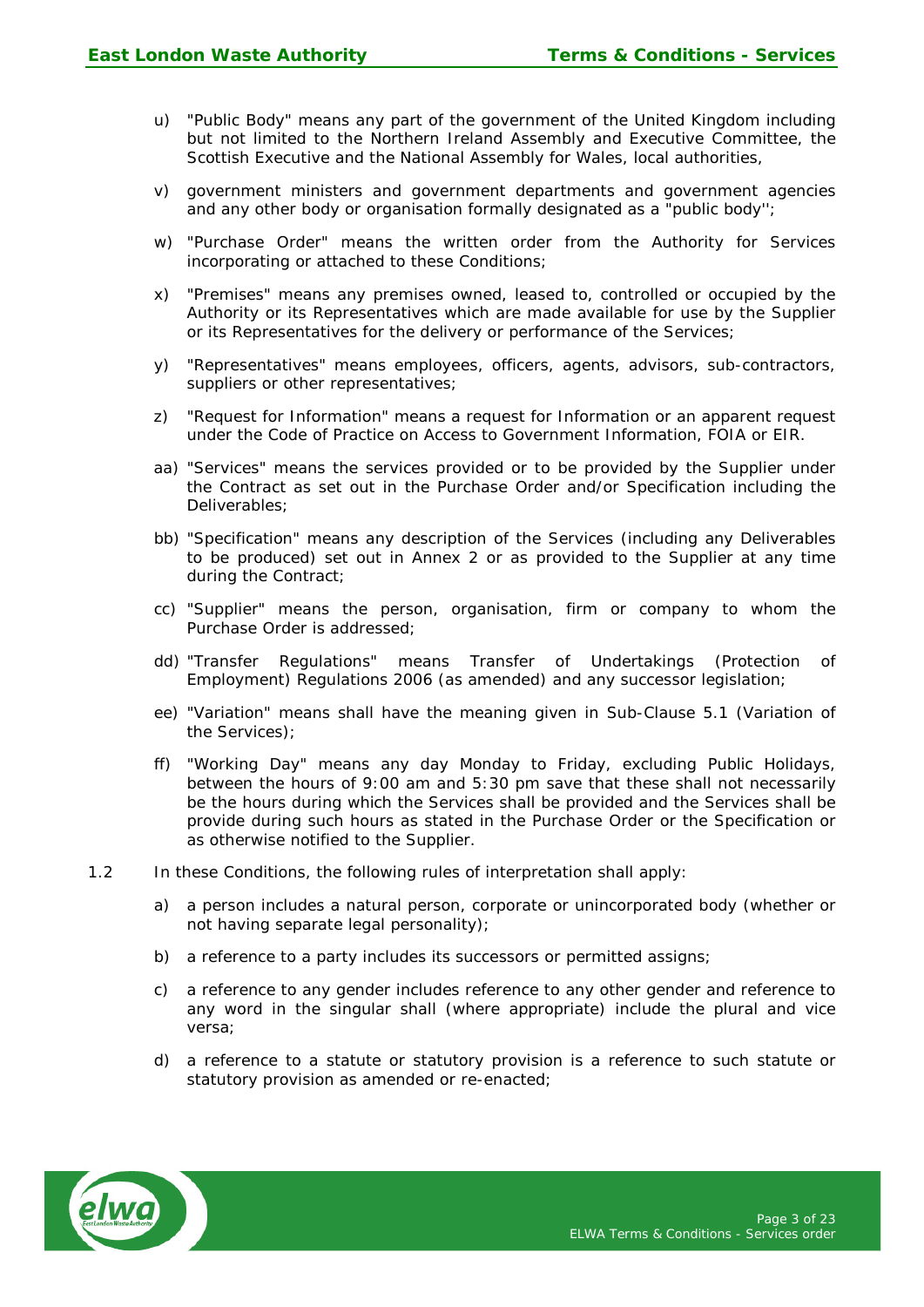- e) any phrase introduced by the terms "including", "include", "in particular" or any similar expression shall be construed as illustrative and shall not limit the sense of the words preceding those terms; and
- f) a reference to "writing" or "written" includes faxes and e-mails.
- 1.3 In the event of any inconsistency or conflict between any Purchase Order and these Conditions, the terms of the Purchase Order shall prevail.
- 1.4 In the event of any inconsistency or conflict between any Annex and these Conditions, the Annex shall prevail.
- 1.5 The headings contained in these Conditions are for convenience only and do not affect the construction or interpretation of the Conditions.

#### 2. **Formation of Contract**

- 2.1 The Contract shall come into existence and take effect on the Authority's issue of a Purchase Order for the Services and shall remain in full force and effect until either:
	- a) the parties have discharged all their obligations under it (at which point it shall expire); or
	- b) it is terminated in accordance with these Conditions.
- 2.2 These Conditions apply to the supply of the Services to the exclusion of any other terms that the Supplier may seek to impose or incorporate (including any standard trading terms of the Supplier), or which are implied by trade, custom, practice or course of dealing.
- 2.3 No deletion from, addition to, or variation of these Conditions or any other part of the Contract shall be valid or of any effect unless agreed in writing and signed by the parties.

## 3. **Supplier's Warranties**

- 3.1 The Supplier shall provide the Services specified in the Purchaser Order and/or the Specification in accordance with these Conditions.
- 3.2 The Supplier warrants that:
	- a) it will meet any dates set out in the Purchase Order or Specification for the delivery of the Deliverables or the performance of the Services or (where no dates are so specified) then the Supplier shall perform the Services (and deliver any Deliverables) within a reasonable time;
	- b) the design, construction and quality of Deliverables and the method and quality of performance of the Services will comply in all respects with all relevant requirements of any law, statute, statutory rule or order, or other instrument of law which may be in force at the time when the same are provided;
	- c) it has and will maintain all the licences, permissions, authorisations, consents and permits that it needs to carry out its obligations under the Contract;
	- d) it will not do or omit to do anything which may cause the Authority to lose any licence, consent or permission upon which it relies for the purposes of conducting its business or affairs;

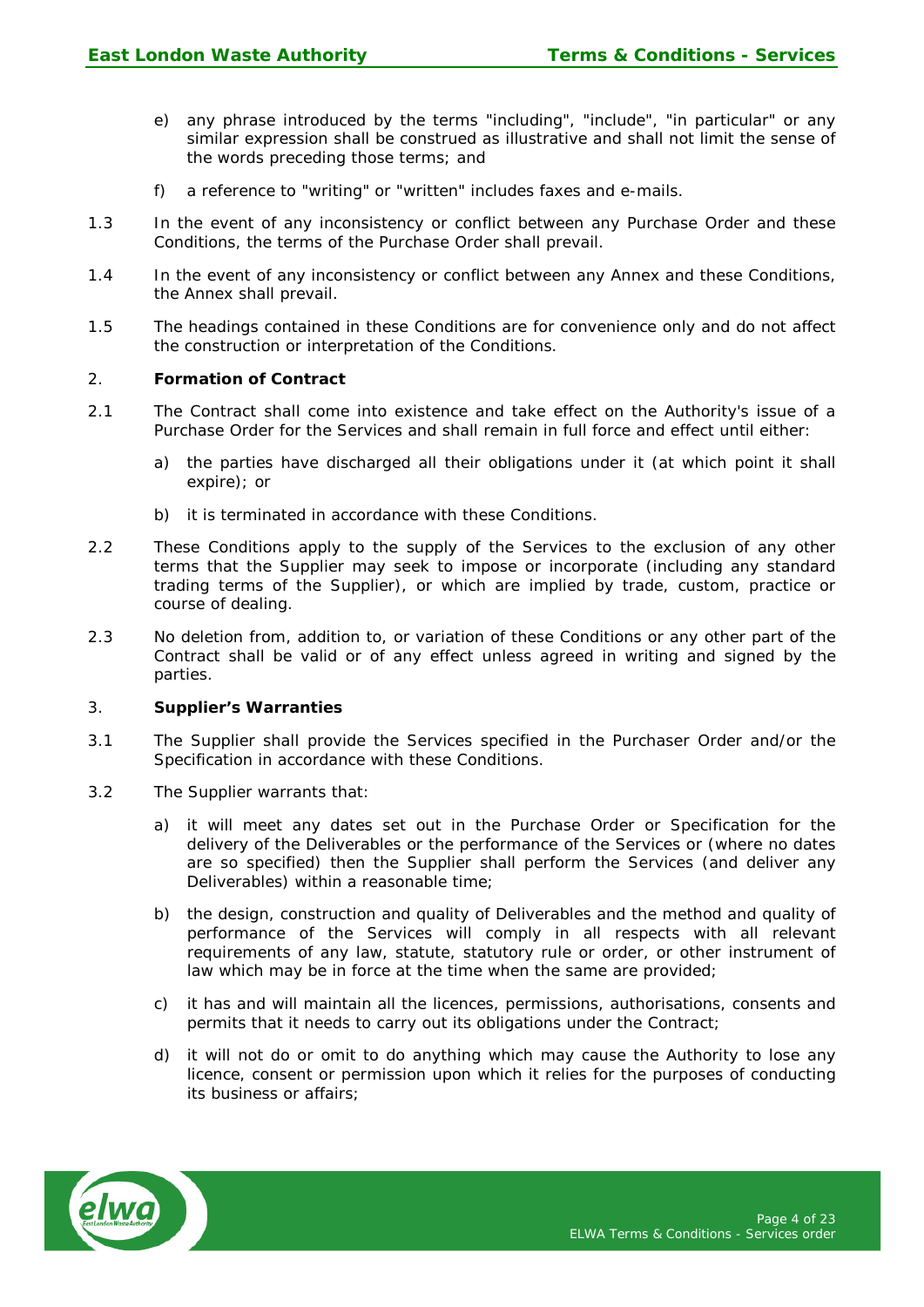- e) its Representatives will behave in a polite and courteous manner at all times when on the Premises;
- f) the Services will conform as to their quantity, quality and description with the Purchase Order or Specification, including with all Acceptance Criteria;
- g) the Services will be fit for any purpose and meet any standard or performance levels set out in the Purchase Order or Specification or which can reasonably be expected for Services of the type in question;
- h) the Services will conform to any literature or description supplied by the Supplier to the Authority prior to the issue of the Purchase Order;
- i) it will perform the Services with all reasonable care, skill and diligence and in accordance with best practice in the Supplier's industry, profession or trade;
- j) it will use personnel to provide the Services who are suitably skilled and experienced, and in sufficient numbers to ensure that it fulfils all of its obligations in accordance with the Contract;
- k) it will use the best quality goods, tools, materials, standards and techniques in performing the Services, including but not limited to in relation to any Deliverables;
- l) its Representatives will comply with all of the Authority's policies and procedures, signs, notices and other instructions either displayed at the Premises or notified to the Services will conform as to their quantity, quality and description with the Premises or any part of them or any equipment or facilities at the Premises;
- m) (without prejudice to the generality of the foregoing warranties) to the extent that Deliverables are in physical or tangible form, they will:
	- i. be of satisfactory quality (within the meaning of the Sale of Goods Act 1979) and fit for purpose;
	- ii. be of sound materials and workmanship;
	- iii. be free from defects in design, materials and workmanship; and
	- iv. be equal in all respects to the examples, samples, patterns or specifications provided or given by the Authority.

# 4. **Supplier's General Undertakings**

- 4.1 The Supplier undertakes to:
	- a) provide at its expense and risk all equipment, tools, materials, machines and vehicles and such other items as are required to provide the Services';
	- b) co-operate with the Authority and any Representative nominated by the Authority in all matters relating to the Contract;
	- c) comply with all reasonable instructions of the Authority;
	- d) hold all materials, equipment and tools, drawings, specifications and data supplied by the Authority to the Supplier ("Authority Materials") in safe custody at its own risk, maintain the Authority Materials in good condition until returned to the Authority, and not dispose of or use the Authority Materials other than in accordance with the Authority's written instructions or authorisation;

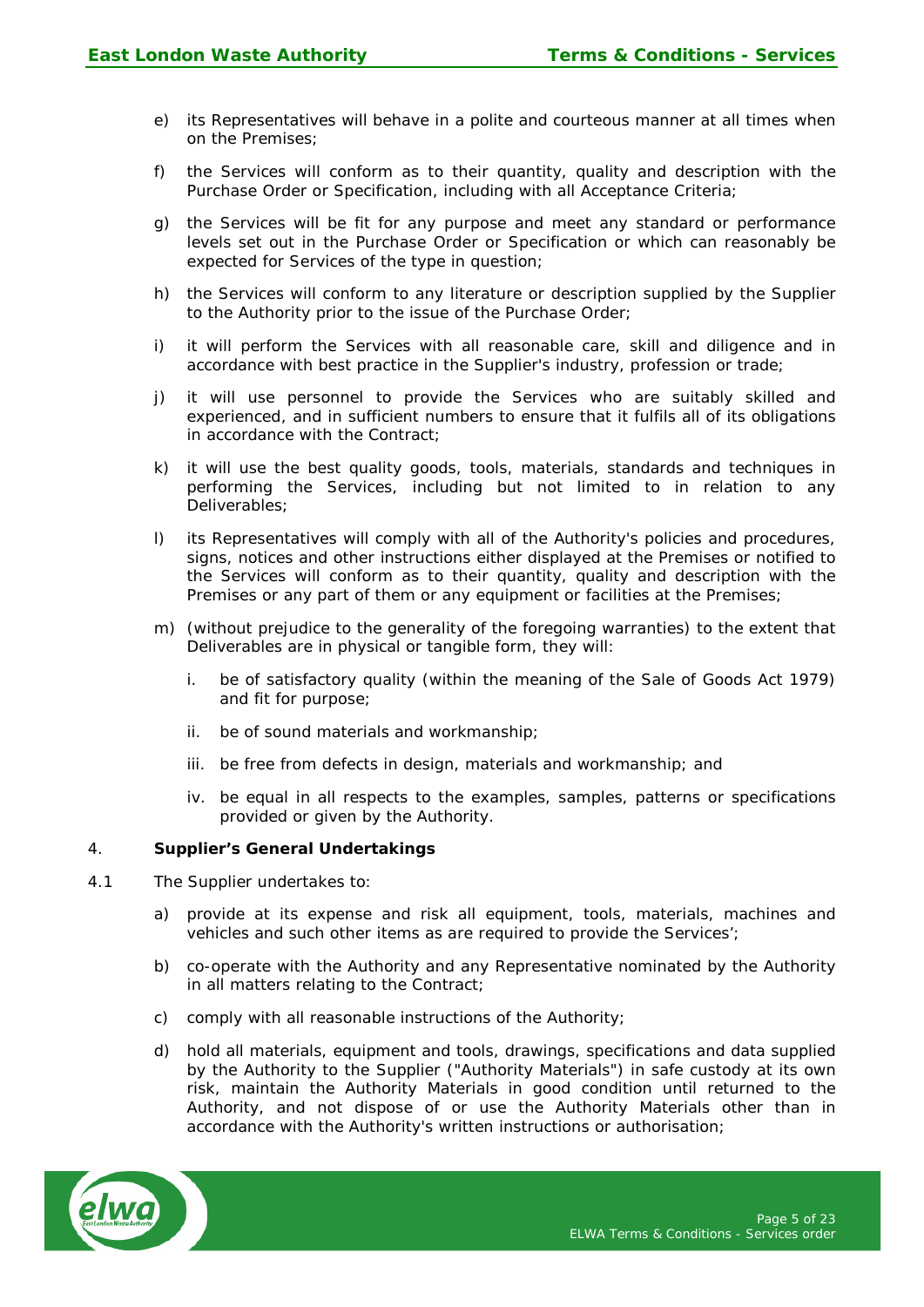- e) promptly remove from the Premises any rubbish generated and any of its equipment, tools, materials, machines and vehicles and any other items used in connection with the performance of the Services and leave the Premises in a clean and tidy condition, failing which the Authority may dispose of them and make good the Premises at the expense of the Supplier;
- f) use all reasonable endeavours to transfer to the Authority the benefit of any warranty or guarantee given by the manufacturer of any goods contained in the Deliverables of which the Supplier is not the manufacturer;
- g) notify the Authority as soon as practicable of any health and safety or other hazards at the Premises of which it becomes aware; and
- h) it will comply with the International Financial Reporting Standard [for Small and Medium-sized Enterprises (SMEs)] and any other International Financial Reporting Standard that it is required to comply with by Applicable Law.

# 5. **Variation of the Services**

- 5.1 The Authority reserves the right on giving written notice to the Supplier from time to time to require changes to the Services (including but not limited to by way of the removal of Services, the addition of new Services, or increasing or decreasing the Services or specifying the order in which the Services are to be performed or the locations where the Services are to be provided) for any reason whatsoever providing that such changes to the Services do not result in the Services required being substantially different from those for which the Authority originally issued a Purchase Order. Such a change is hereinafter called a "Variation".
- 5.2 In the event of a Variation the Charges may also be varied. Such variation in the Charges shall be calculated by the Authority and agreed in writing with the Supplier and shall be such amount as properly and fairly reflects the nature and extent of the Variation in all the circumstances.
- 5.3 The Supplier shall provide such information as may be reasonably required to enable such variation to the Charges applicable to the Variation to be calculated.

#### 6. **Supplier's Personnel**

- 6.1 The Supplier shall ensure that it and any of its Representative engaged in the performance of the Services shall:
	- a) be trained in and shall observe all health and safety requirements as applicable to the tasks being performed in the provision of the Services;
	- b) complete all necessary risk assessments and observe the outcome of the same;
	- c) not act in a manner which places themselves, a third party or any property at risk of damage or harm.
- 6.2 The Supplier shall on request provide the Authority with evidence of compliance with the requirements of Sub-Clause 6.1 above.
- 6.3 The Supplier shall ensure that every person engaged in the performance of the Services works strictly in accordance with the EU's Working Time Directive (No.2003/88/EC), the Working Time Regulations 1998 and any subsequent Directives, Regulations, Statutes or Acts relating to working time.
- 6.4 The Supplier shall ensure that every person engaged in the performance of the Services is legally entitled to work and remain in the United Kingdom and shall not

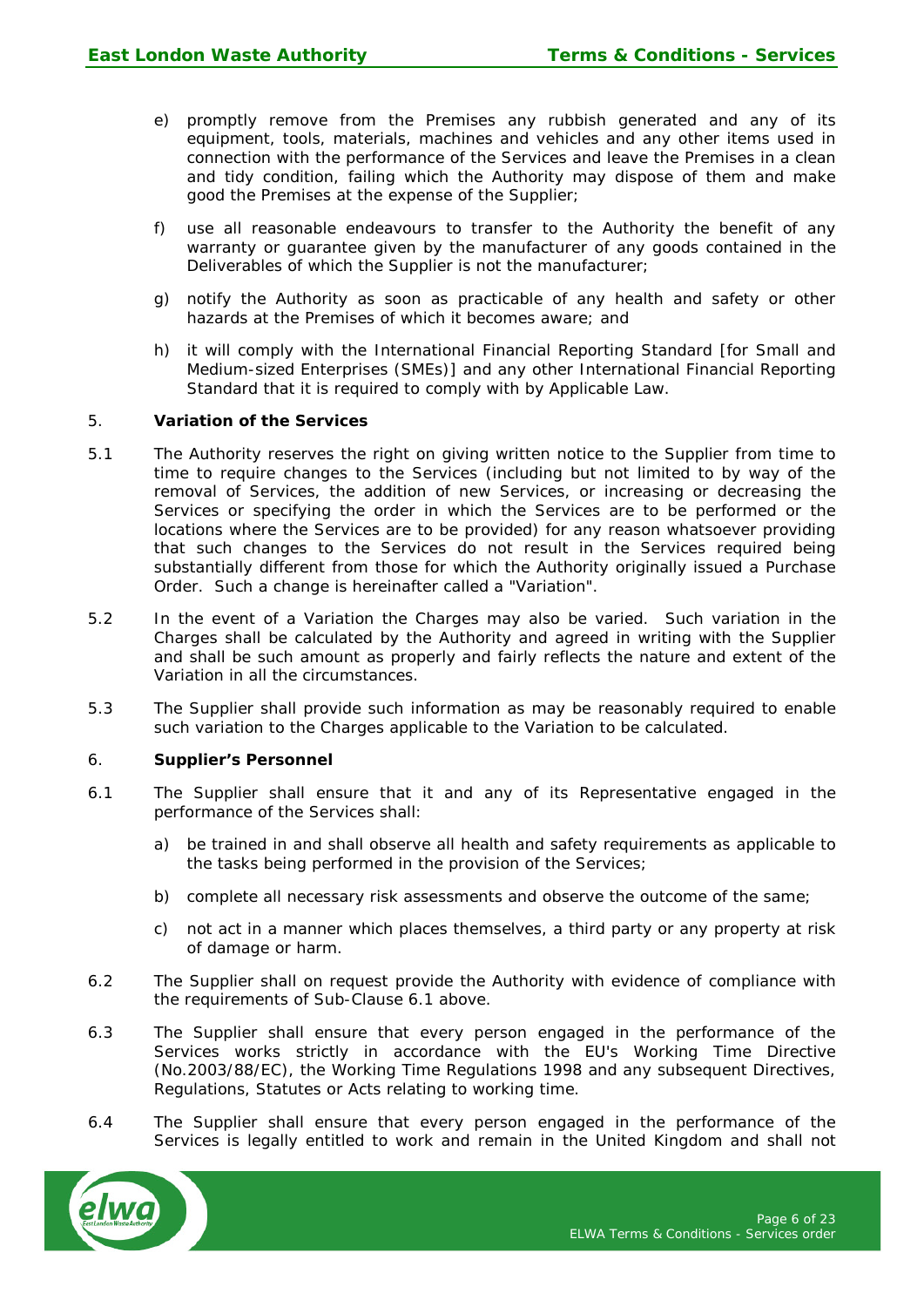permit any person not so entitled to continue to work and shall take such actions in respect of such person not legally entitled to remain or work in the United Kingdom as appropriate.

- 6.5 The Supplier shall at all times comply with the requirements of the Health and Safety at Work etc. Act 1974 and of any other acts, regulations, orders or other statutory provisions relating to the health and safety of employees including any acts, regulations, orders or other statutory provisions which may come into force at any time in the future.
- 6.6 The Authority reserves the right:
	- a) to refuse to admit to the Premises and to require the Supplier to replace with another suitably qualified person any Representative of the Supplier whose admission would in the reasonable opinion of the Authority be undesirable; and
	- b) to request the replacement of any Representative of the Supplier who in the Authority's reasonable opinion is not suitably qualified or experienced to perform the Services.
- 6.7 Where any Representative of the Supplier is named on the Purchase Order or in the Specification as fulfilling a specific role in connection with the performance of the Services, the Supplier shall use all reasonable endeavours to ensure that the named Representative continues to fulfil the specified role and will not replace him or her without the Authority's written consent, such consent not to be unreasonably withheld.
- 6.8 If reasonably so requested by the Authority and subject to compliance by both parties with Data Protection Law, the Supplier shall promptly provide a list of the names and addresses of all persons who may at any time require admission to the Premises in connection with the performance of the Services, specifying the role in which each such person is concerned with the Supplier and giving such other particulars as the Authority may require.

# 7. **Testing and Acceptance of Deliverables**

- 7.1 All Deliverables shall meet any relevant Acceptance Criteria.
- 7.2 The Authority may test Deliverables at any time during the period of fifteen (15) Working Days following notification by the Supplier of completion of the Services (or relevant part of the Services) and production at the Premises of the Deliverables.
- 7.3 If any Deliverables fail to meet their Acceptance Criteria the Authority will notify the Supplier accordingly, specifying the non-conformity.
- 7.4 Where Deliverables fail to meet the Acceptance Criteria the Authority will request the Supplier to remedy the non-compliance at its own expense within fifteen (15) Working Days of the Authority's notification under Sub-Clause 7.3 above, following which the Authority shall have a further fifteen (15) Working Days in which to re-test the Deliverables for conformity with the Acceptance Criteria.
- 7.5 If any Deliverables fail to meet the Acceptance Criteria on re-testing under Sub-Clause 7.4 above, the Authority may reject them and exercise its rights under Clause 9 (The Authority's Remedies).

#### 8. **Risk and Title**

8.1 Risk in Deliverables shall pass to the Authority on acceptance under Clause 7 (Testing and Acceptance of Deliverables).

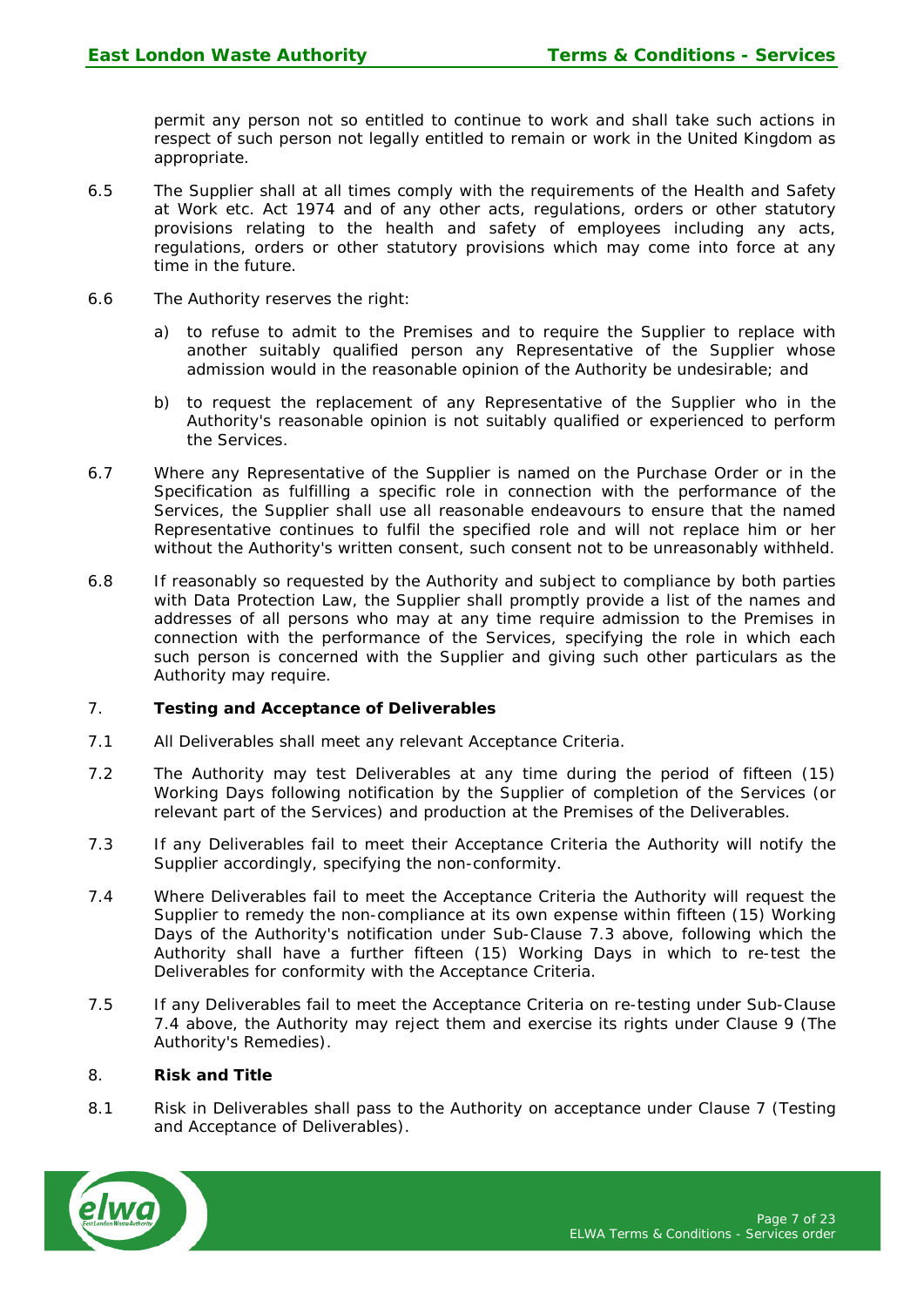8.2 Title to Deliverables shall pass to the Authority on acceptance under Clause 7 (Testing and Acceptance of Deliverables).

## 9. **The Authority's Remedies**

- 9.1 If:
	- a) the Supplier fails to perform the Services by the date required under these Conditions; or
	- b) the Supplier fails to comply with its warranties set out in Clause 3 (Supplier's Warranties); or
	- c) Sub-Clause 7.5 (Testing and Acceptance of Deliverables) applies;
- 9.2 the Authority may exercise any of the rights set out in Sub-Clause 9.2 below.
- 9.3 The rights referred to in Sub-Clause 9.1 above are:
	- a) to refuse to accept any subsequent performance of the Services which the Supplier attempts to make;
	- b) to refuse to accept any delivery of Deliverables which the Supplier attempts to make;
	- c) to reject any Deliverables (in whole or in part) whether or not title has passed and to return them to the Supplier at the Supplier's own risk and expense;
	- d) to recover from the Supplier any costs incur red by the Authority in having a third party provide substitute Services or in performing the Services itself;
	- e) where the Authority has paid in advance for Services that have not been performed by the Supplier, to have such sums refunded by the Supplier immediately;
	- f) to claim damages for any additional costs, loss or expenses incurred by the Authority (including but not limited to the time spent by the Authority or its Representatives in dealing with the issue) which are attributable to the Supplier's failures set out in Sub-Clause 9.1 above;
	- g) to terminate the Contract with immediate effect by giving written notice to the Supplier.
- 9.4 The rights set out in Sub-Clause 9.2 above are cumulative and the exercise by the Authority of any one of them shall not preclude it from exercising any other.
- 9.5 The Authority's rights under this Clause 9 (The Authority's Remedies) are in addition to its rights and remedies implied by statute and at common law.

# 10. **The Authority's Obligations**

- 10.1 The Authority will:
	- a) where appropriate, provide the Supplier with reasonable access to the Premises at reasonable times during Working Days for the purpose of providing the Services or delivering the Deliverables;
	- b) where appropriate, provide reasonable access to facilities on the Premises; and

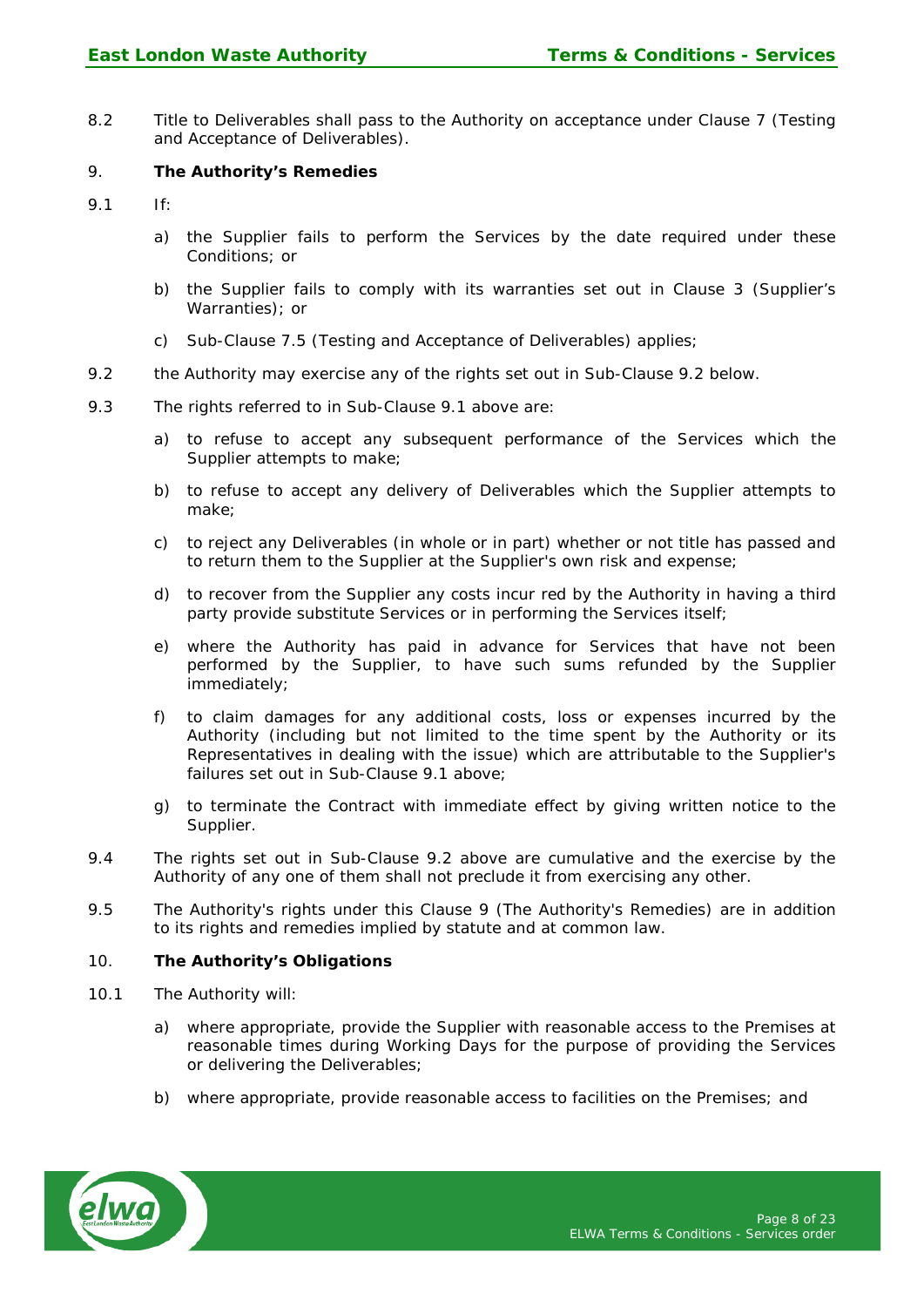c) provide such information as the Supplier may reasonably request in connection with the provision of the Services provided that the Authority (acting reasonably) considers such information necessary for the purpose of providing the Services.

## 11. **Transfer Regulations**

- 11.1 The parties do not intend that the Transfer Regulations will apply on commencement, during or on termination of the arrangements under the Contract.
- 11.2 To the extent that the Transfer Regulations apply, the parties shall comply with their respective obligations imposed by the Transfer Regulations and each shall indemnify the other from and against all losses, costs, claims, demands, actions, fines, penalties, awards, liabilities and expenses (including legal expenses on an indemnity basis) that it may suffer in connection with or as a result of any claim, action or demand by any person or their representative arising out of any breach of its obligations under the Transfer Regulations.

## 12. **Liability**

- 12.1 In this Clause 12 (Liability), a reference to the Authority's liability for something is a reference to any liability whatsoever which the Authority might have for it, its consequences, and any direct, indirect or consequential loss, damage, costs or expenses resulting from it or its consequences, whether the liability arises under the Contract, in tort or otherwise, and even if it results from the Authority's negligence or from negligence for which the Authority would otherwise be liable.
- 12.2 The Authority is not in breach of the Contract, and does not have any liability for anything, to the extent that its apparent breach or liability is attributable to the Supplier's breach of the Contract.
- 12.3 Subject to Sub-Clause 12.5 below the Authority shall not have any liability for:
	- a) any indirect or consequential loss or damage;
	- b) any loss of business, rent, profit or anticipated savings whether direct or indirect unless it has expressly assumed such liability;
	- c) any damage to goodwill or reputation;
	- d) loss, theft, damage or destruction to any equipment, tools, machinery, vehicles or other equipment brought onto the Premises by the Supplier or its Representatives; or
	- e) any loss, damage, costs or expenses suffered or incurred by any third party.
- 12.4 Subject to Sub-Clause 12.5 below, the Authority's total liability shall be limited to the Charges it has paid or is due to pay to the Supplier under the Contract.
- 12.5 Nothing in these Conditions restricts the Authority's liability for:
	- a) death or personal injury resulting from negligence for which it is responsible; or
	- b) its fraud (including fraudulent misrepresentation).

#### 13. **Charges and Payment**

13.1 The Charges for the Services and the date or dates on which they are payable are set out in the Purchase Order or any Annex; and

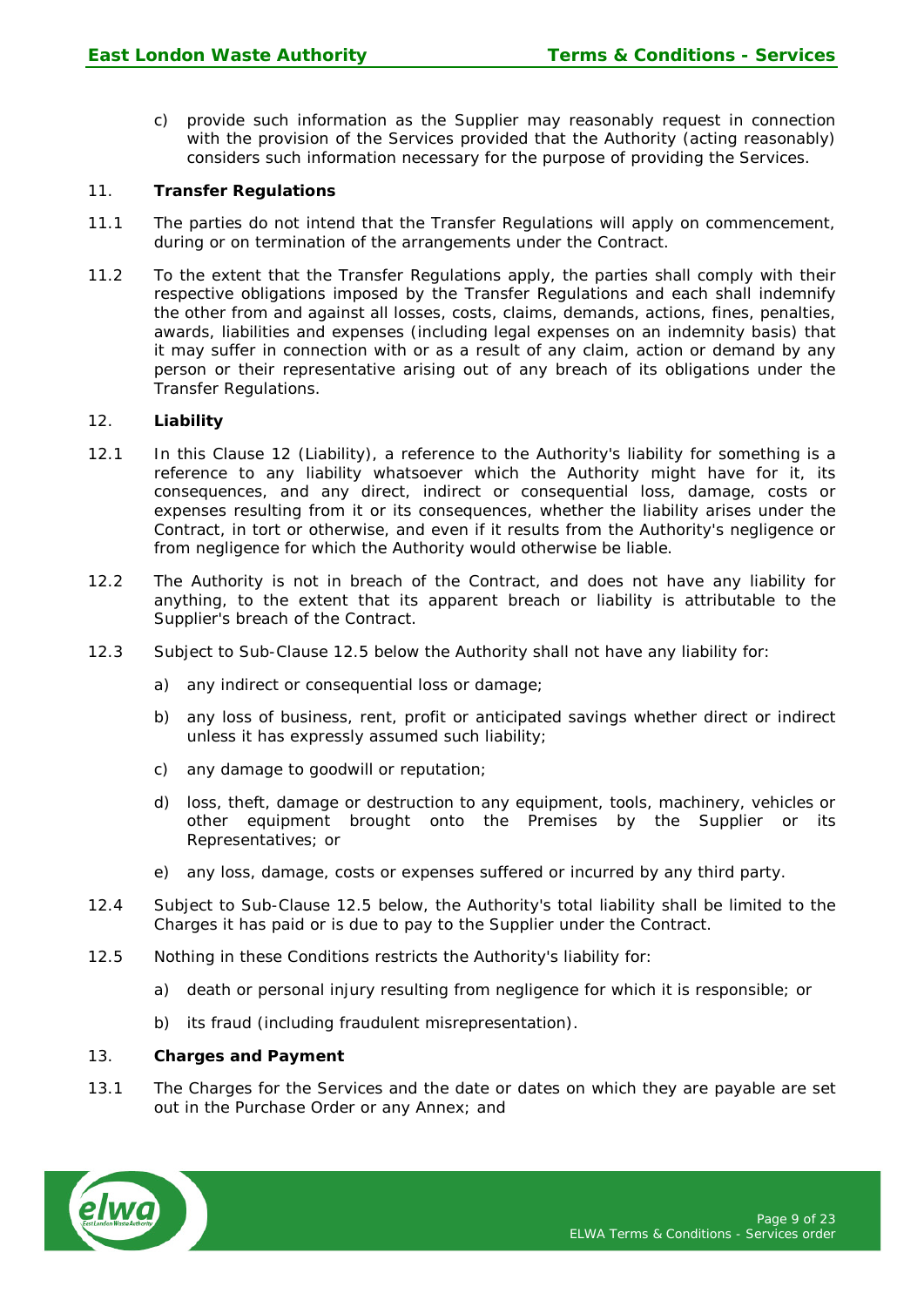- a) (in the case of Deliverables) shall be inclusive of any costs of packaging, insurance and carriage;
- b) (in the case of Services) shall include all costs and expenses of the Supplier and its Representatives directly or indirectly incurred in connection with their performance; and
- c) unless otherwise specified shall be inclusive of any amounts in respect of Value Added Tax (''VAT") chargeable from time to time.
- 13.2 Unless otherwise provided in the Purchase Order, the Supplier may invoice the Charges at any time on or after whichever is the later of acceptance of the Deliverables or completion of the Services.
- 13.3 Invoices shall include the Purchase Order number and sufficient supporting information to enable the Authority to identify the Deliverables and Services for which payment is claimed.
- 13.4 Where any taxable supply for VAT purposes is made under the Contract by the Supplier to the Authority, the Supplier shall provide a valid VAT invoice.
- 13.5 Where Charges for the Services are based on the cost of time and materials at rates set out in the Purchase Order, the Supplier shall maintain and provide to the Authority complete and accurate records of the time spent and materials used in providing the Services and shall attach such records to the relevant invoice.
- 13.6 Subject to compliance by the Supplier with the foregoing provisions of this Clause 13 (Charges and Payment), the Authority shall pay the Charges as invoiced within thirty (30) Days of receipt of the invoice.
- 13.7 Should the Authority pay the Supplier the Charges as invoiced within fourteen (14) Days of receipt of the invoice the Authority shall be entitled to deduct 2.5% from the Charges stated in the invoice by way of an early payment discount ("the Discount").
- 13.8 The Authority shall not apply the Discount to any Charges due to the Supplier under a properly submitted invoice and not paid to the Supplier within fourteen (14) Days of receipt of the invoice by the Authority.
- 13.9 The Supplier shall not be entitled to assert any credit, set-off or counterclaim against the Authority in order to justify withholding payment of any amount in whole or in part. The Authority may, without limiting its other rights or remedies, set off any amount owing to it by the Supplier against any amount payable by the Authority to the Supplier.

# 14. **Intellectual Property Rights**

- 14.1 The Supplier warrants that:
	- a) the Supplier has all Intellectual Property Rights, permissions, licences and connection with the performance of the Services and leave the Premises in a clean carry out its obligations in breach of any Intellectual Property Right permission, licence or consent; and
	- b) in respect of the Deliverables, the Supplier has full clear and unencumbered title to all such items, and that at the date of delivery of such items to the Authority, it has full and unrestricted rights to transfer full title to all such items to the Authority.

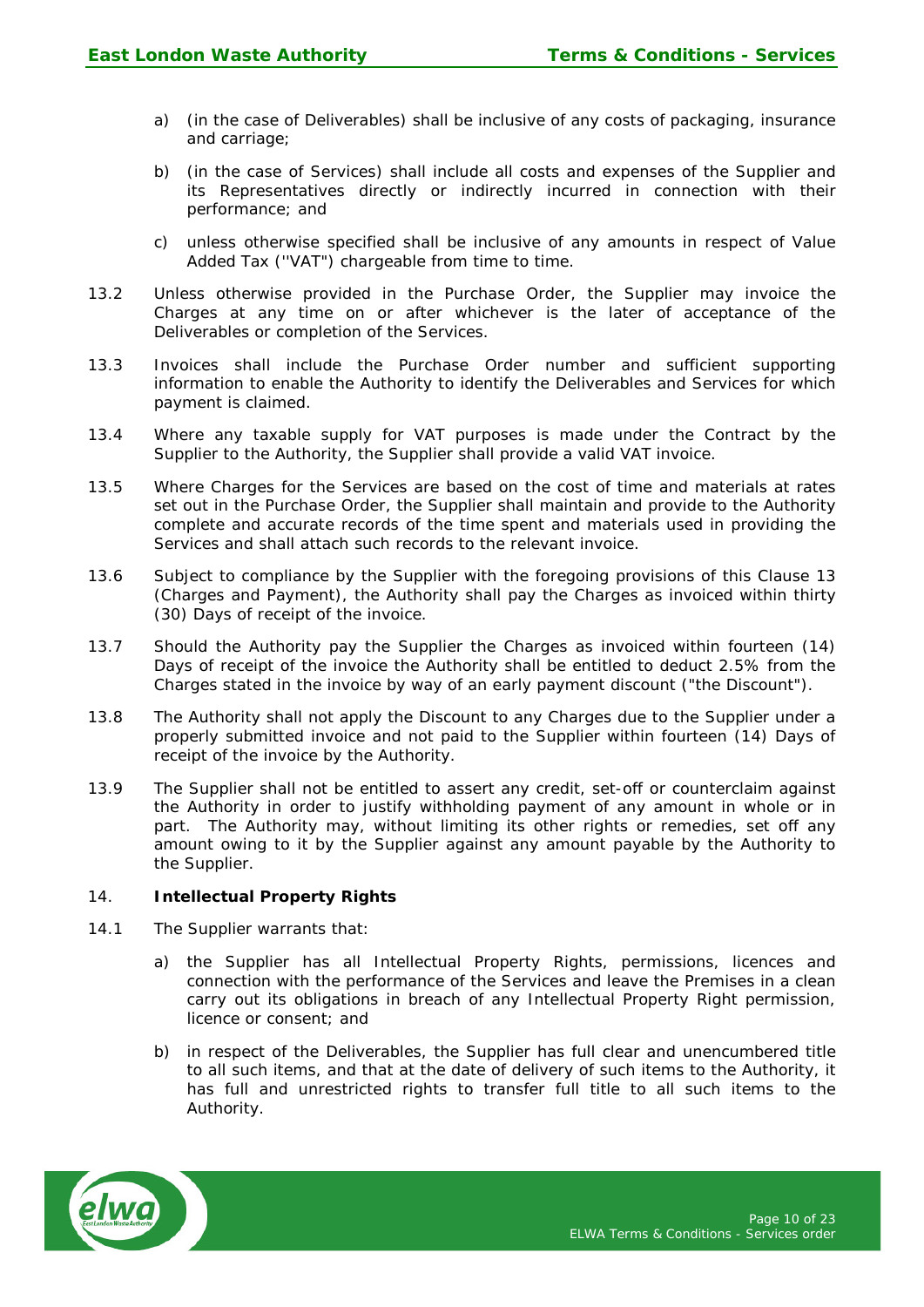- 14.2 Unless otherwise provided in the Specification, the Supplier grants to the Authority, with full title guarantee and free from all third party rights, all Intellectual Property Rights in the products of the Services, including all Deliverables.
- 14.3 The Supplier shall, promptly at the Authority's request, do (or procure to be done) all such further acts and things and execute (or procure the execution of) all such other documents as the Authority may from time to time require for the purpose of securing for the Authority the full benefit of the Contract, including all right, title and interest in and to the Intellectual Property Rights assigned or licensed to the Authority in accordance with the Contract.
- 14.4 The Authority reserves to itself or its licensors all the Authority Materials and any Intellectual Property Rights in them and the Contract shall not operate to vest in the Supplier any rights in the Authority Materials other than a licence, for the duration of the Contract, to use them to the extent necessary to enable the Supplier to carry out its obligations under the Contract.

## 15. **Indemnity**

- 15.1 The Supplier shall indemnify, and shall keep indemnified, the Authority in full against all costs, expenses, damages and losses (whether direct or indirect), including any interest, fines, legal and other professional fees and expenses, awarded against or incurred or paid by the Authority as a result of or in connection with:
	- a) any claim made against the Authority for death, personal injury or damage to property arising out of, or in connection with, any non-compliance of the Deliverables or Services with the Contract;
	- b) any claim made against the Authority arising out of, or in connection with, the supply of the Services, to the extent that such claim arises out of the breach, negligent performance or failure or delay in performance of the Contract by the Supplier;
	- c) any claim made against the Authority arising out of, or in connection with, the negligence of the Supplier or its Representatives whilst on, entering, or leaving the person,
	- d) any claim made against the Authority for infringement of a third party's Intellectual Property Rights arising out of, or in connection with, the Authority 's use of the Services;
	- e) all damage to the Authority's property or the Premises caused by the Supplier or its Representatives (including any damage or destruction to, corruption of, or loss of data held by the Authority);
	- f) any breach of Data Protection Law by the Supplier or its Representatives; and
	- g) any claim made against the Authority by a third party resulting from, or arising out of any breach by the Supplier of its obligations under Clause 14 (Intellectual Property Rights) or Clause 17 (Confidentiality).
- 15.2 The Supplier shall not be liable to the Authority for any losses, damage or injury to the extent that they are caused by or arise directly out of an act or omission of, or negligence attributable to, the Authority in breach of its obligations under the Contract.

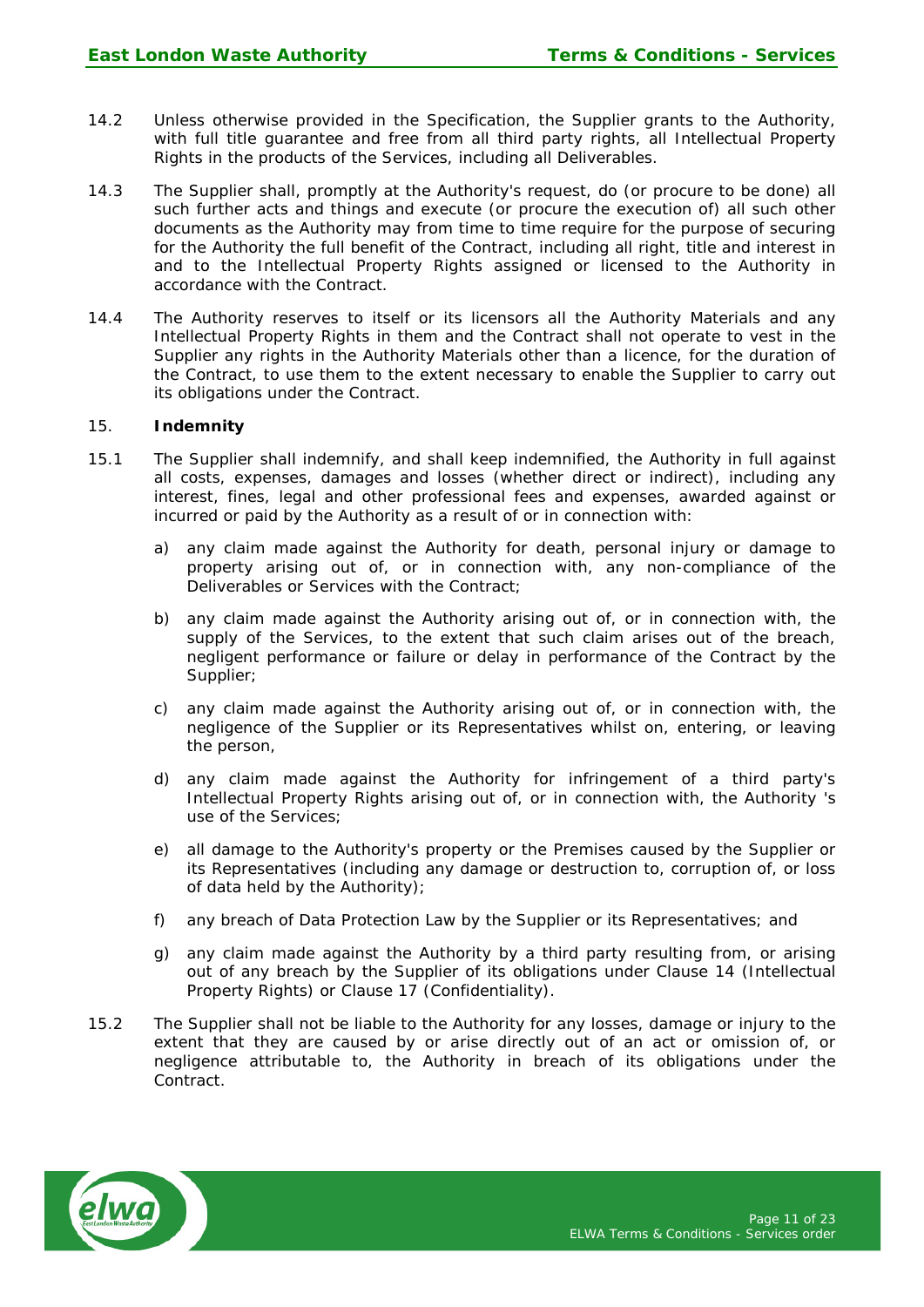# 16. **Insurance**

- 16.1 For the duration of the Contract and for a period of six (6) years thereafter, the Supplier shall maintain in force, with a reputable European based insurance company, insurance to provide a level of cover sufficient for all risks which may be incurred by the Supplier under the Contract, including death or personal injury, or loss of or damage to property.
- 16.2 The insurance required under Sub-Clause 16.1 above shall include, as a minimum:
	- a) employer's liability insurance with a limit of indemnity of not less than five million pounds (£5,000,000) per claim;
	- b) public liability insurance with a limit of indemnity of not less than five million pounds (£5,000,000) per claim;
	- c) if applicable, professional indemnity insurance with a limit of not less than two million pounds (£2,000,000) per claim; and
	- d) product liability insurance with a limit of not less than two million pounds (£2,000,000) per claim.
- 16.3 The Supplier shall, at the request of the Authority, produce to the Authority a valid certificate of insurance and such other written documentation as is necessary to demonstrate that the Supplier has complied with its obligations under this Clause 16 (Insurance).
- 16.4 The Supplier shall ensure that every person engaged in the performance of the Services any insurance to be void.
- 16.5 The terms of any insurance or the amount of cover shall not relieve the Supplier of any liabilities incurred in connection with the Contract.
- 16.6 The Supplier shall inform the Authority in writing whenever there is any change to the insurance referred to in this Clause 16 (Insurance) (including any change in the scope or level of cover or the identity of the insurer).

#### 17. **Confidentiality**

- 17.1 Subject to Sub-Clause 17.2 below, the Supplier shall not acquire any rights of ownership or use in any Confidential Information originating from or provided by the Authority.
- 17.2 The Supplier undertakes:
	- a) to restrict disclosure of Confidential Information to such of its Representatives as need to know it for the purpose of discharging the Supplier's obligations under the Supplier fails to perform the Services by the date required under these obligations of confidentiality corresponding to those set out in this Clause 17 (Confidentiality);
	- b) that the Supplier and its Representatives shall use Confidential Information only for the purposes of performing their respective obligations under the Contract;
	- c) that any person employed or engaged by the Supplier in connection with the Contract shall not, in the course of such employment or engagement, disclose any Confidential Information to any third party without the prior written consent of the Authority;

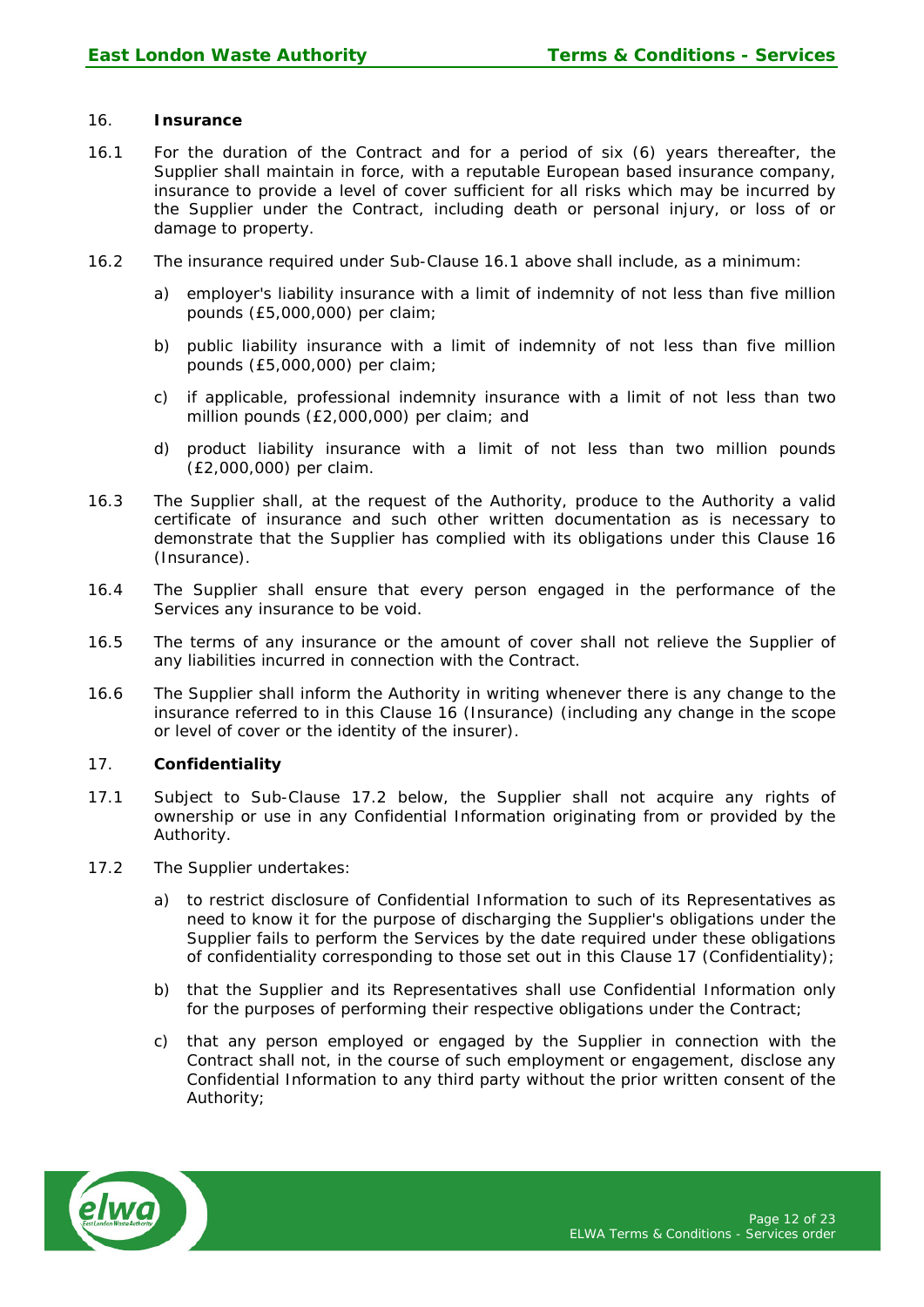- d) to take all necessary precautions to ensure that all Confidential Information is treated as confidential and not disclosed (save as aforesaid) or used other than as permitted by this Clause 17 (Confidentiality); and
- e) that, without prejudice to the generality of the foregoing, neither the Supplier nor any of its Representatives shall use the Confidential Information for the solicitation of business from the other or from any third party.
- 17.3 The provisions of this Clause 17 (Confidentiality) shall not apply to any information which:
	- a) is or becomes public other than by breach of this Clause 17 (Confidentiality); or
	- b) is in the possession of the Supplier without restriction on disclosure before the date of receipt from the disclosing person; or
	- c) is independently developed by the Supplier without access to the Confidential Information; or
	- d) must be disclosed pursuant to a statutory, legal or parliamentary obligation placed upon the party making the disclosure, including any requirements for disclosure under the FOIA or EIR.

## 18. **Termination**

- 18.1 Without limiting its other rights or remedies, the Authority may terminate this Contract with immediate effect by giving written notice to the Supplier if:
	- a) the circumstances set out in Sub-Clause 9.3 (g) (The Authority's Remedies) or Sub- Clause 23.1 (Corruption) or Clause 32 (Severance) apply;
	- b) the Supplier commit A material or persistent breach of the Contract and {if such a breach is remediable) fails to remedy that breach within ten (10) Working Days of receipt of written notice of the breach;
	- the Supplier suspends, or threatens to suspend, payment of its debts or is unable to pay its debts as they fall due or admits inability to pay its debts or (being a company) is deemed unable to pay its debts within the meaning of section 123 of the Insolvency Act 1986 or (being an individual) is deemed either unable to pay its debts or as having no reasonable prospect of so doing, in either case, within the meaning of section 268 of the Insolvency Act 1986 or (being a partnership) has any partner to whom any of the foregoing apply;
	- d) the Supplier commences negotiations with all or any class of its creditors with a view to rescheduling any of its debts, or makes a proposal for or enters into any compromise or arrangement with its creditors other than (where a company) for the sole purpose of a scheme for a solvent amalgamation of the Supplier with one or more other companies or the solvent reconstruction of the Supplier;
	- e) a petition is filed, a notice is given, a resolution is passed, or an order is made, for or in connection with the winding up of the Supplier (being a company) other than for the sole purpose of a scheme for a solvent amalgamation of the Supplier with one or more other companies or the solvent reconstruction of the Supplier;
	- f) the Supplier (being an individual) is the subject of a bankruptcy petition order;
	- g) a creditor or encumbrance of the Supplier attaches or takes possession of, or a distress, execution, sequestration or other such process is levied or enforced on or

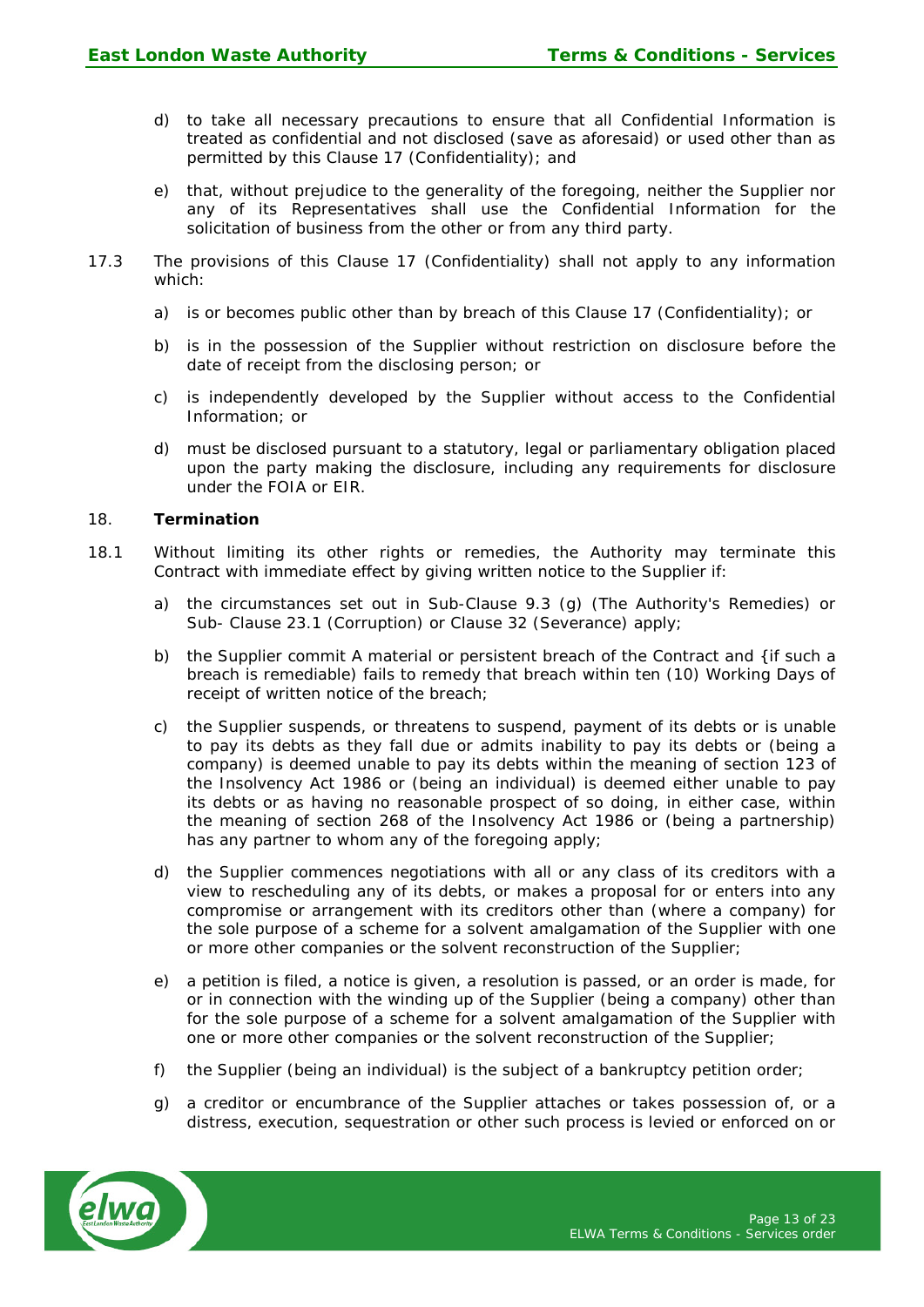sued against, the whole or any part of its assets and such attachment or process is not discharged within fourteen (14) Days;

- h) an application is made to court, or an order is made, for the appointment of an administrator or if a notice of intention to appoint an administrator is given or if an administrator is appointed over the Supplier (being a company);
- i) a floating charge holder over the assets of the Supplier (being a company) has become entitled to appoint or has appointed an administrative receiver;
- j) a person becomes entitled to appoint a receiver over the assets of the Supplier or a receiver is appointed over the assets of the Supplier;
- k) the Supplier becomes the subject of administration or an administration order (in each case whether or not the out of court procedure is used);
- l) any event occurs, or proceeding is taken, with respect to the Supplier in any jurisdiction to which it is subject that has an effect equivalent or similar to any of the events mentioned in Sub-Clause 18.1.3 to Sub-Clause 18.1.11 (inclusive) above;
- m) the Supplier suspends or threatens to suspend, or ceases or threatens to cease to carry on, all or a substantial part of its business; or
- n) the Supplier (being an individual) dies or, by reason of illness or incapacity (whether mental or physical), is incapable of managing his own affairs or becomes a patient under any mental health legislation.
- 18.2 Without limiting its other rights or remedies, the Authority may at any time terminate the Contract in whole or in part by giving the Supplier thirty (30) Days written notice, in which case the Authority shall pay the Supplier for any Services performed up until the date of termination, but shall not be liable for any anticipated profits or any other loss in respect of the termination.

#### 19. **Consequences of Termination**

- 19.1 On expiry or termination of the Contract or any part of it for any reason the following shall apply:
	- a) where the Services are terminated, the Supplier shall immediately deliver to the Authority all Deliverables, whetherp or not then complete, and return all the Authority Materials to the Authority. If the Supplier fails to do so, then the Authority may, without limiting its other rights or remedies, enter the Supplier's premises and take possession of the Deliverables and/or the Authority Materials. Until they have been delivered or returned, the Supplier shall be solely responsible for their safe-keeping and will not use them for any purpose: and
	- b) the accrued rights and remedies of the parties as at termination shall not be affected, including the right to claim damages in respect of any breach of the Contract which existed at or before the date of termination.
- 19.2 The following Clauses shall survive expiry or termination and shall continue in full force and effect: 1 (Interpretation), 2.2 (Formation of Contract), 3 (Supplier's Warranties), 4 (Supplier's General Undertakings), 7 (Testing and Acceptance of Deliverables), 9 (The Authority's Remedies), 11 (Transfer Regulations), 12 (Liability), 13 (Charges and Payment), 14 (Intellectual Property Rights), 15 (Indemnity), 16 (Insurance), 17 (Confidentiality), 19 (Consequences of Termination), 20 (Publicity), 21 (Dispute Resolution), 22 (Conflict of Interest), 23 (Corruption), 24 (Audit), 25

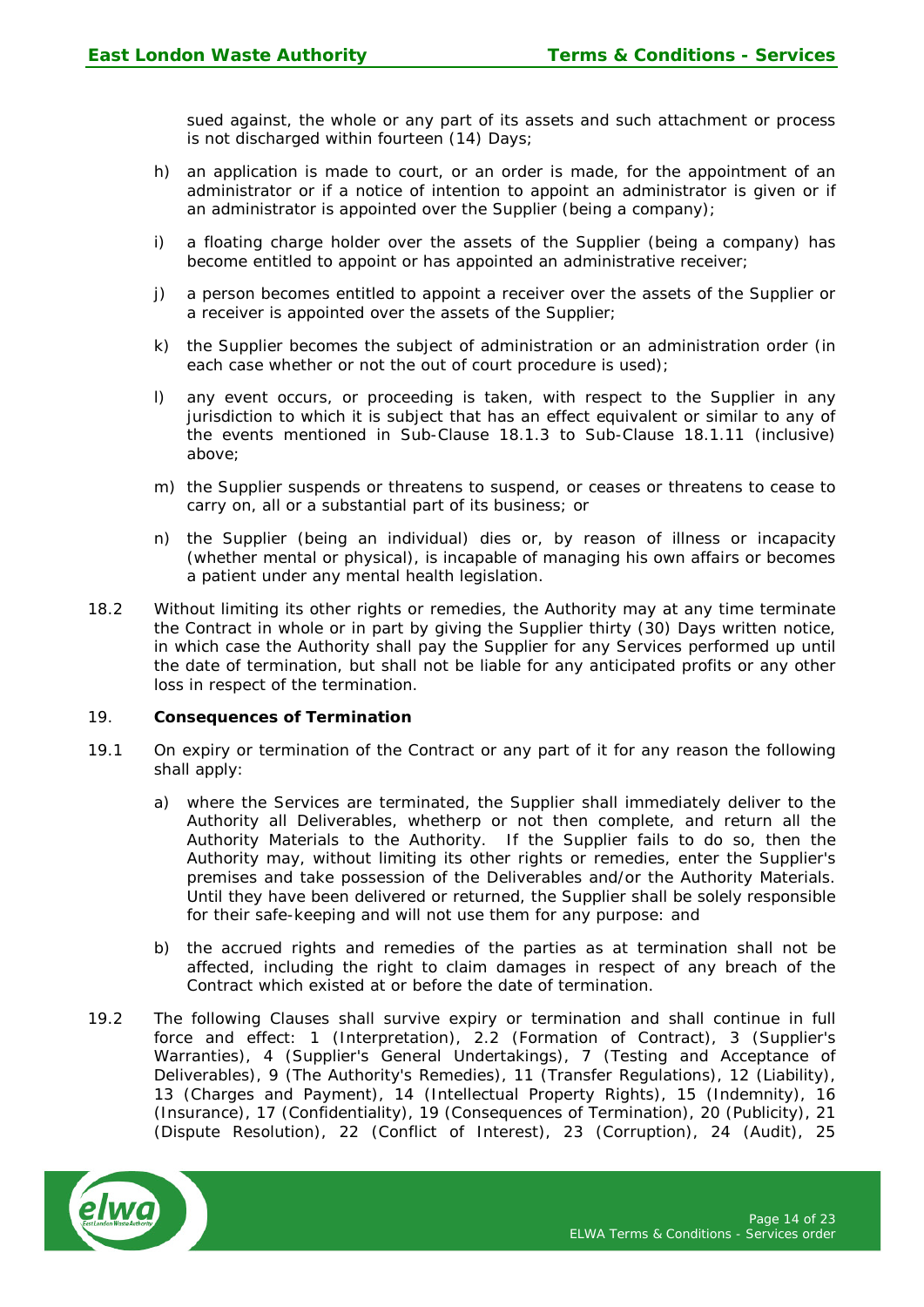(Discrimination), 26 (Human Rights), 27 (Data Protection), 28 (Best Value), 29 (Freedom of Information), 30 (Transfer of Services,, 31 (Notice), 32 (Severance), 33 (Waiver and Accumulation of Remedies), 36 (Law and Jurisdiction), Error! Reference source not found. (Exclusion of Third Party Rights), 38 (Whistleblowing Policy), 39 (The Local Involvement Networks (Duty of Service Providers to Allow Entry) Regulations 2008 and any other Clause which expressly or by implication has effect after expiry or termination shall continue in full force and effect.

## 20. **Publicity**

- 20.1 The Charges for the Services and the date or dates on which they are payable are set out of the Contract without the Authority's prior written consent and shall ensure the observance of the provisions of this Clause 20 (Publicity) by its Representatives.
- 20.2 The Authority shall be entitled to publicise the Contract or any Purchase Order (or any information concerning either) for any reason without any obligation to give notice to the Supplier.

## 21. **Dispute Resolution**

- 21.1 The Charges for the Services and the date or dates on which they are payable are set out which shall be conducted as follows:
	- a) the dispute shall first be referred, on the request of either party, to a senior manager within each of the parties; and
	- b) if the dispute cannot be resolved by the parties' senior managers within ten (10) Working Days after it has been referred to them, either party may give notice to the design, construction and quality of Deliverables and the method and quality accordance with Sub-Clause 21.2 below.
- 21.2 The following provisions shall apply to any such reference to mediation:
	- a) the reference shall be a reference under the Model Mediation Procedure ("MMP") of the Centre of Dispute Resolution ("CEDR") for the time being in force;
	- b) both parties shall, immediately on such referral, co-operate fully, promptly and in good faith with CEDR and the mediator and shall do all such acts and sign all such documents as CEDR or the mediator may reasonably require to give effect to such mediation, including an agreement in, or substantially in, the form of CEDR's Model Mediation Agreement for the time being in force; and
	- c) to the extent not provided for by such agreement of the MMP, the mediation shall commence by either party serving on the other written notice setting out, in summary form, the issues in dispute and calling on that other party to agree the appointment of a mediator. The mediation shall be conducted by a sole mediator (which shall not exclude the presence of a pupil mediator) agreed between the parties or, in default of agreement, appointed by CEDR.
- 21.3 If the parties are able to resolve the dispute through mediation under this Clause 21 (Dispute Resolution), the parties' authorised Representatives will document the resolution and sign a memorandum evidencing its terms.
- 21.4 The commencement of mediation will not prevent the parties commencing or continuing court proceedings.

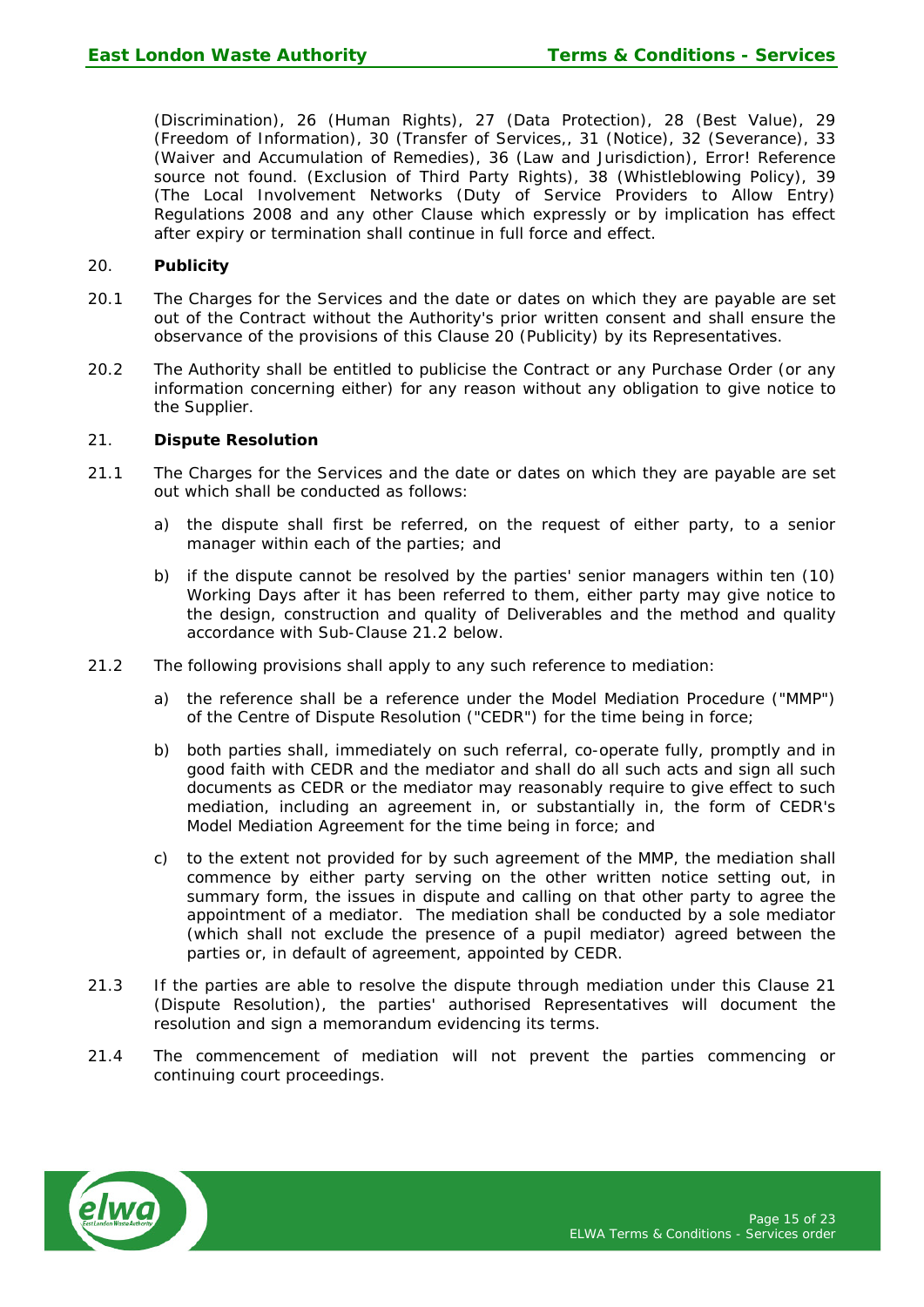- 21.5 Nothing in this Clause 21 (Dispute Resolution) shall prevent either party from instigating legal proceedings where an order for an injunction, disclosure or legal precedent is required.
- 21.6 The Supplier shall continue to provide the Services and to perform its obligations under the Contract notwithstanding any dispute or the implementation of the procedures set out in this Clause 21 (Dispute Resolution).

## 22. **Conflict of Interest**

- 22.1 The Supplier shall at all times comply with the requirements of the Health and Safety at Representatives is placed in a position where (in the reasonable opinion of the Authority) there is or may be an actual, perceived or potential conflict between, on the one hand, the pecuniary or personal interests of the Supplier or its Representatives and, on the other hand, such persons' duties owed to the Authority under the provisions of the Contract.
- 22.2 The Supplier shall disclose to the Authority full details of any actual or potential conflict of interest in writing and shall comply with any reasonable instructions of the Authority In connection with their resolution.

#### 23. **Corruption**

- 23.1 The Supplier undertakes to:
	- a) comply with all applicable laws and regulations and codes relating to anti bribery and anti-corruption including. But not limited to. The Bribery Act 2010;
	- b) not engage in any activity, practice or conduct which would constitute an offence under sections 1, 2 or 6 of the Bribery Act if such activity, practice or conduct had been carried out in the United Kingdom;
	- c) comply with the Authority's anti-corruption policies disclosed to the Supplier from time to time;
	- d) ensure that any of its Representatives associated with the supply of the Services comply with this Clause 23 (Corruption); and
	- e) immediately notify the Authority if a foreign public official becomes an officer or employee of the Supplier or acquires a direct or indirect interest in the Supplier.
- 23.2 For the purposes of Sub-Clause 23.1 above, the meaning of "foreign public official" and whether a person is "associated" with another person shall be determined in accordance with sections 6(2), 6(5), 6(6) and 8 of the Bribery Act 2010.
- 23.3 The Authority shall be entitled to terminate the Contract forthwith and to recover from the Supplier the amount of any loss resulting from such termination if the Supplier or a Supplier's Representative:
	- a) offers or agrees to give any person working for or engaged by the Authority or any other Public Body any favour, gift or other consideration, which could act as an inducement or a reward for any act or failure to act connected to the Contract, or any other agreement between the Supplier and the Authority or any Public Body, including its award to the Supplier and any of the rights and obligations contained within it;
	- b) has entered into the Contract if it has knowledge that, in connection with it, any money has been, or will be, paid to any person working for or engaged by the Authority or any other Public Body by or for the Supplier, or that an agreement

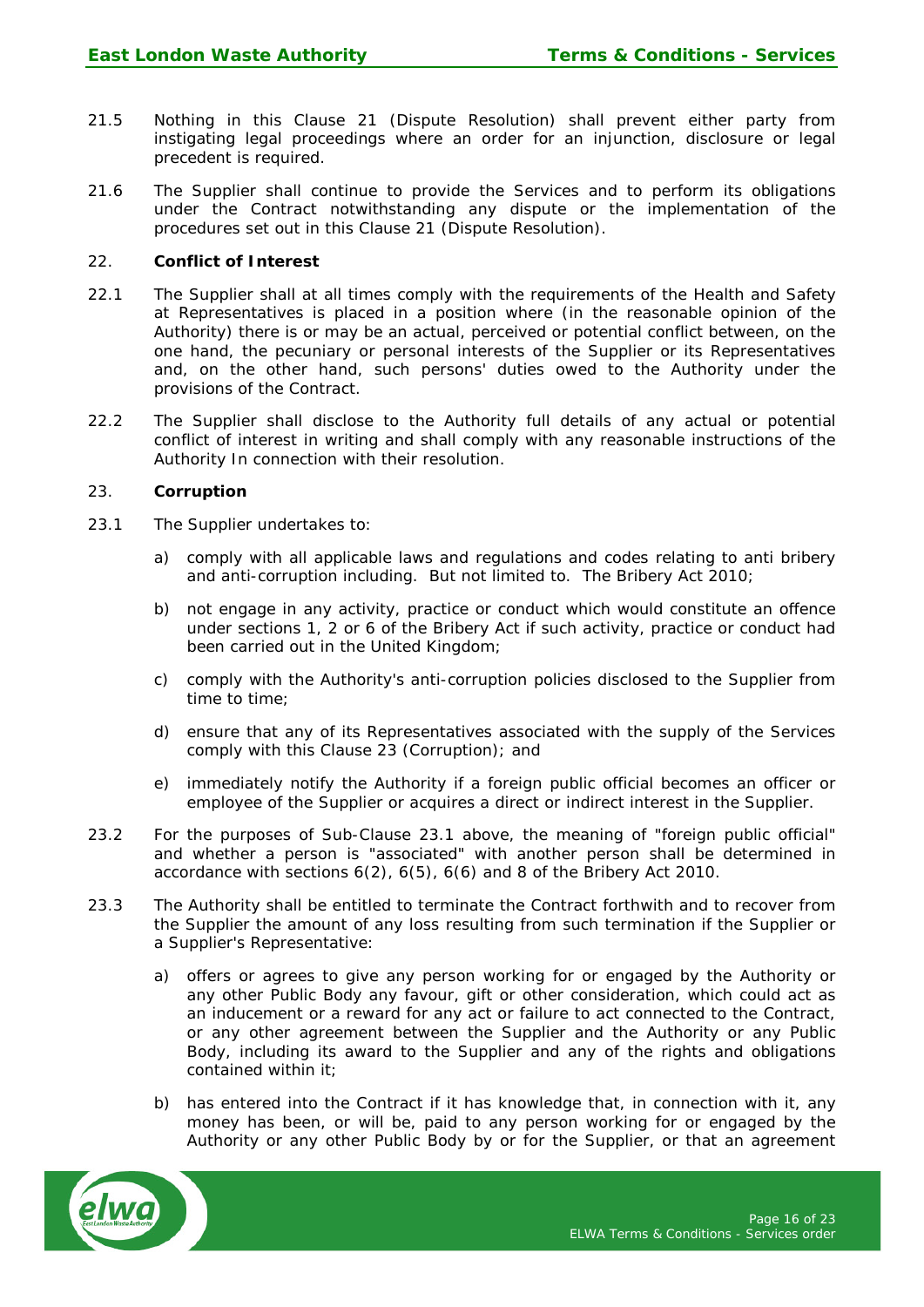has been reached to that effect, unless details of any such arrangement have been disclosed in writing to the Authority before the Contract Is entered into;

- c) breaches the undertaking set out in Sub-Clause 23.1 above; or
- d) gives any fee or reward the receipt of which is an offence under :Section 117(2) of the Local Government Act 1972.
- 23.4 For the purposes of Sub-Clause 23.1 above, "loss" shall include, but shall not be limited to:
	- a) the Authority's costs in finding a replacement Supplier;
	- b) direct, indirect and consequential losses;
	- c) any loss suffered by the Authority as a result of a delay in its receipt of the Deliverables and I or Services.

#### 24. **Audit**

- 24.1 The Supplier shall keep and maintain until six (6) years after the Contract has come to an end, or for such longer period as may be specified by the Authority in writing from time to time:
	- a) all Information relating to the Contract;
	- b) full and accurate records of the following:
		- i. the Services provided under the Contract;
		- ii. all Charges paid by the Authority; and
		- iii. such other information as the Authority specifies in writing from time to time.
- 24.2 The Supplier shall on request afford the Authority, the Authority's Representatives or the Authority's auditors such access to such information or records (including the information referred to in Sub-Clauses 24.1 (b) and 24.2 (b) above) as may (in the reasonable opinion of the Authority) be required by the Authority in order to comply with its legal obligations (including its obligations under FOIA and/ or EIR and its obligations in connection with the Best Value Duty).

#### 25. **Equality**

- 25.1 The Supplier shall not unlawfully discriminate within the meaning and scope of any law, enactment, order, or regulation relating to discrimination (whether in gender, gender reassignment, religion, race, disability, age, sexual orientation, pregnancy and maternity or otherwise) in the provision of the Services.
- 25.2 The Supplier shall take all reasonable steps to secure the observance of Sub-Clause 25.1 above by all of its Representatives engaged in the performance of the Contract.
- 25.3 The Supplier shall:
	- a) have appropriately trained staff available to deal with discrimination issues or complaints and monitor the same and the manner of dealing therewith. Such information shall be passed to the Authority on a regular basis as agreed with the Authority; and
	- b) actively endeavour to achieve a workforce representative of the ethnic diversity of the area.

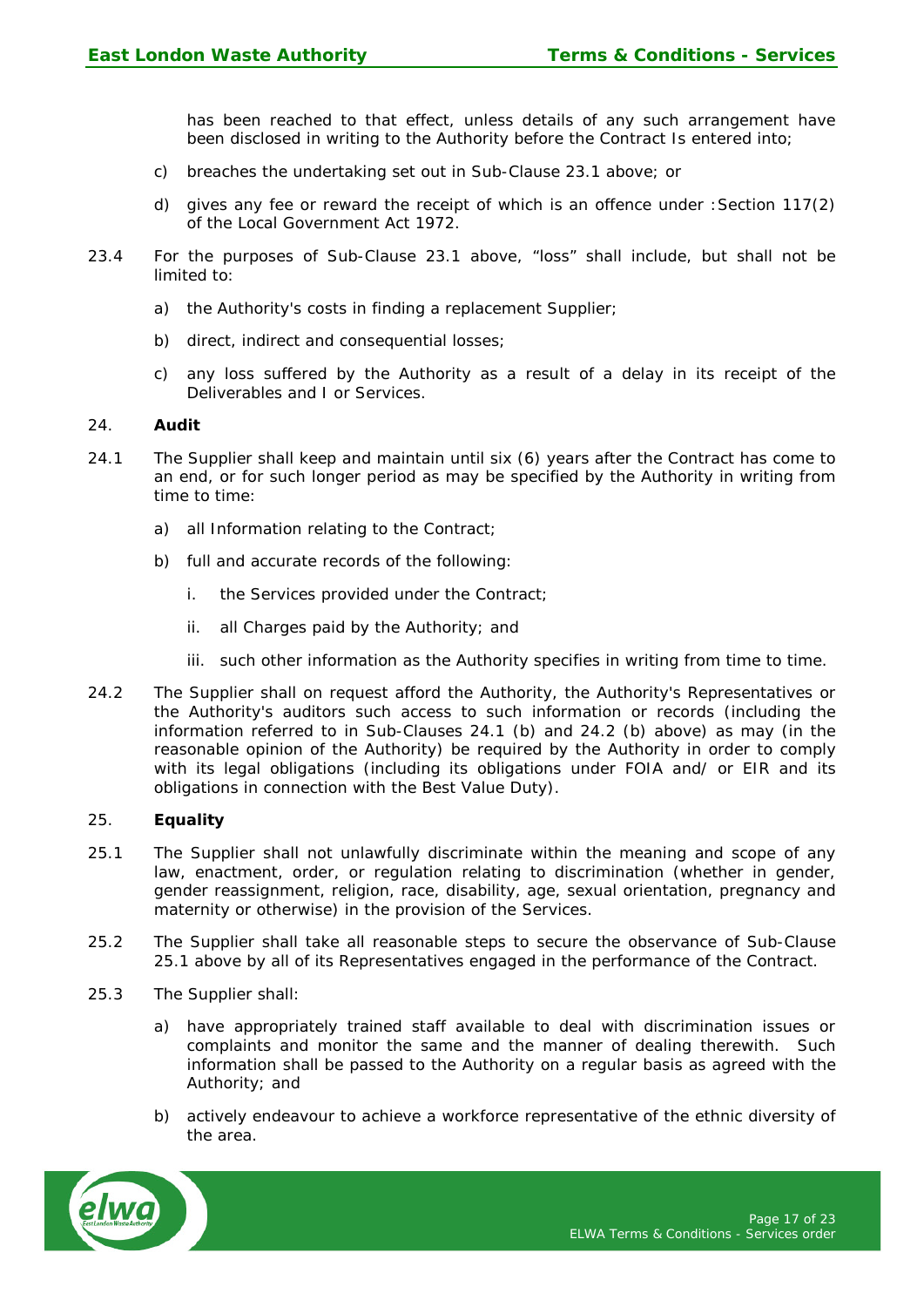c) The Supplier shall ensure that for all matters relating to the Contract the Supplier complies with the public sector equality duty contained in Section 149 of the Equality Act 2010 and shall ensure that it does not by any act or omission place the Authority in breach of its obligations under the Equality Act 2010.

# 26. **Human Rights**

- 26.1 The Supplier shall (and shall use its reasonable endeavours to procure that its Representatives shall) at all times comply with the provisions of the Human Rights Act 1998 in the performance of the Contract.
- 26.2 The Supplier shall undertake, or refrain from undertaking, such acts as the Authority requests so as to enable the Authority to comply with its obligations under the Human Rights Act 1998.

# 27. **Data Protection**

- 27.1 The Supplier shall comply at all times with Data Protection Law and shall not do anything or perform its obligations under or in connection with the Contract in such a way as to cause the Authority to breach any of its obligations under Data Protection Law.
- 27.2 If the Supplier, pursuant to its obligations under the Contract, processes Personal Data (as defined in the Data Protection Act 1998) on behalf of the Authority, the Supplier shall:
	- a) process the Personal Data only in accordance with instructions from the Authority;
	- b) process the Personal Data only to the extent, and in such manner, as is necessary for the performance of its obligations under the Contract;
	- c) implement appropriate technical and organisational measures to protect Personal Data against unauthorised or unlawful processing and against accidental loss, destruction, damage, alteration or disclosure, such measures to be appropriate to the harm which might result from any unauthorised or unlawful processing, accidental loss, destruction or damage to the Personal Data and having regard to the nature of the Personal Data which is to be protected;
	- d) notify the Authority promptly if it becomes aware of any breach of any of its measures put in place under Sub-Clause 27.2 above;
	- e) take reasonable steps to ensure the reliability of any personnel who have access to the Personal Data;
	- f) obtain prior written consent from the Authority in order to transfer the Personal Data to any third party for the provision of the Services;
	- g) ensure that any personnel required to access the Personal Data are informed of the Contract as set out in the Purchase Order and/or Specification including the out in this Clause 27 (Data Protection Law);
	- h) ensure that none of those personnel publish, disclose or divulge any of the Personal Data to any third party unless directed in writing to do so by the other party;
	- i) notify the Authority immediately if it receives:
		- i. a request from a Data Subject (as defined in the Data Protection Act 1998) to have access to that Data Subject's Personal Data; or

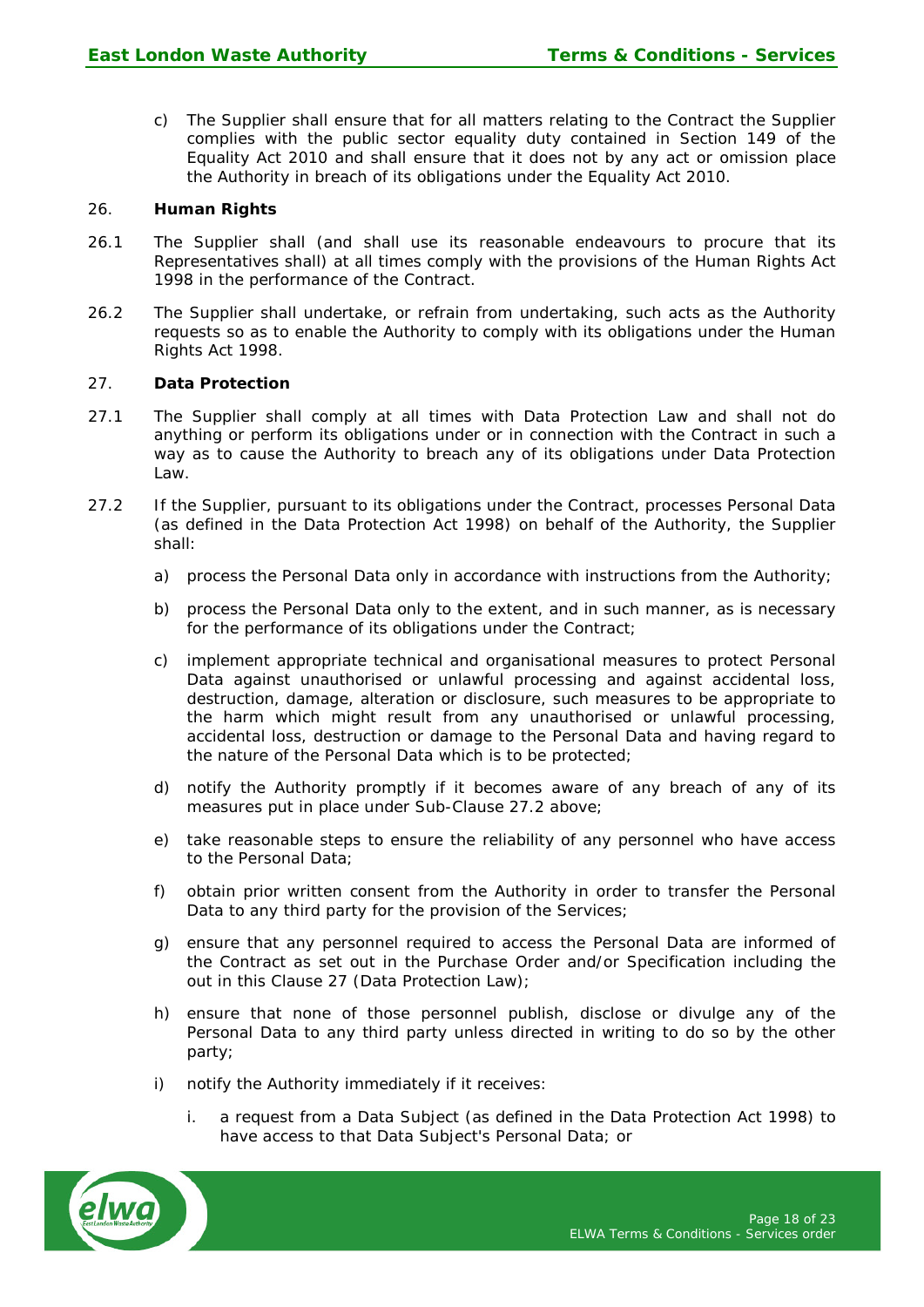- ii. a complaint or request relating to the other party's obligations under Data Protection Law;
- j) provide the Authority with full co-operation and assistance in relation to any complaint or request made, including by providing the other party with full details of the complaint or request; and
- k) not transmit or process Personal Data outside the European Economic Area without the prior written consent of the other party and, where the other party so consents to a transfer, to comply with:
	- i. the obligations of a Data Controller under the Eighth Data Protection Principle set out in Schedule 1 of the Data Protection Act 1998; and
	- ii. any reasonable instructions notified to it by the other party.

## 28. **Best Value**

- 28.1 The Supplier shall:
	- a) not do anything which would cause the Authority to be in breach of the Best Value Duty;
	- b) act at all times in a manner which is compatible with and corresponds with the Authority's Best Value Duty;
	- c) in relation to its obligations in the Contract, make arrangements to secure continuous improvement in the way in which the Services are provided, having regard to a combination of economy, efficiency and effectiveness.

## 29. **Freedom of Information**

- 29.1 The Supplier acknowledges that the Authority is subject to the requirements of FOIA and EIR and shall assist and co-operate with the Authority (at the Supplier's expense) to enable the Authority to comply with its obligations under FOIA and EIR. The Supplier shall act in accordance with the FOIA, the Codes of Practice, the EIR and any other similar codes of practice or guidance from time to time.
- 29.2 The Supplier shall and shall procure that its Representatives shall:
	- a) transfer any Request for Information to the Authority as soon as practicable after receipt and in any event within two (2) Working Days of receiving a Request for Information;
	- b) provide the Authority with a copy of all Information in its possession or power in the form that the Authority requires within five (5) Working Days (or such other period as the Authority may specify) of the Authority requesting that Information; and
	- c) provide all necessary assistance as reasonably requested by the Authority to enable the Authority to respond to a Request for Information within the time for compliance set out in section 1O of FOIA or regulation 5 of EIR.
- 29.3 The Authority shall be responsible for determining (in its absolute discretion) whether any Information:
	- a) is exempt from disclosure in accordance with the provisions of FOIA or EIR;
	- b) is to be disclosed in response to a Request for Information,

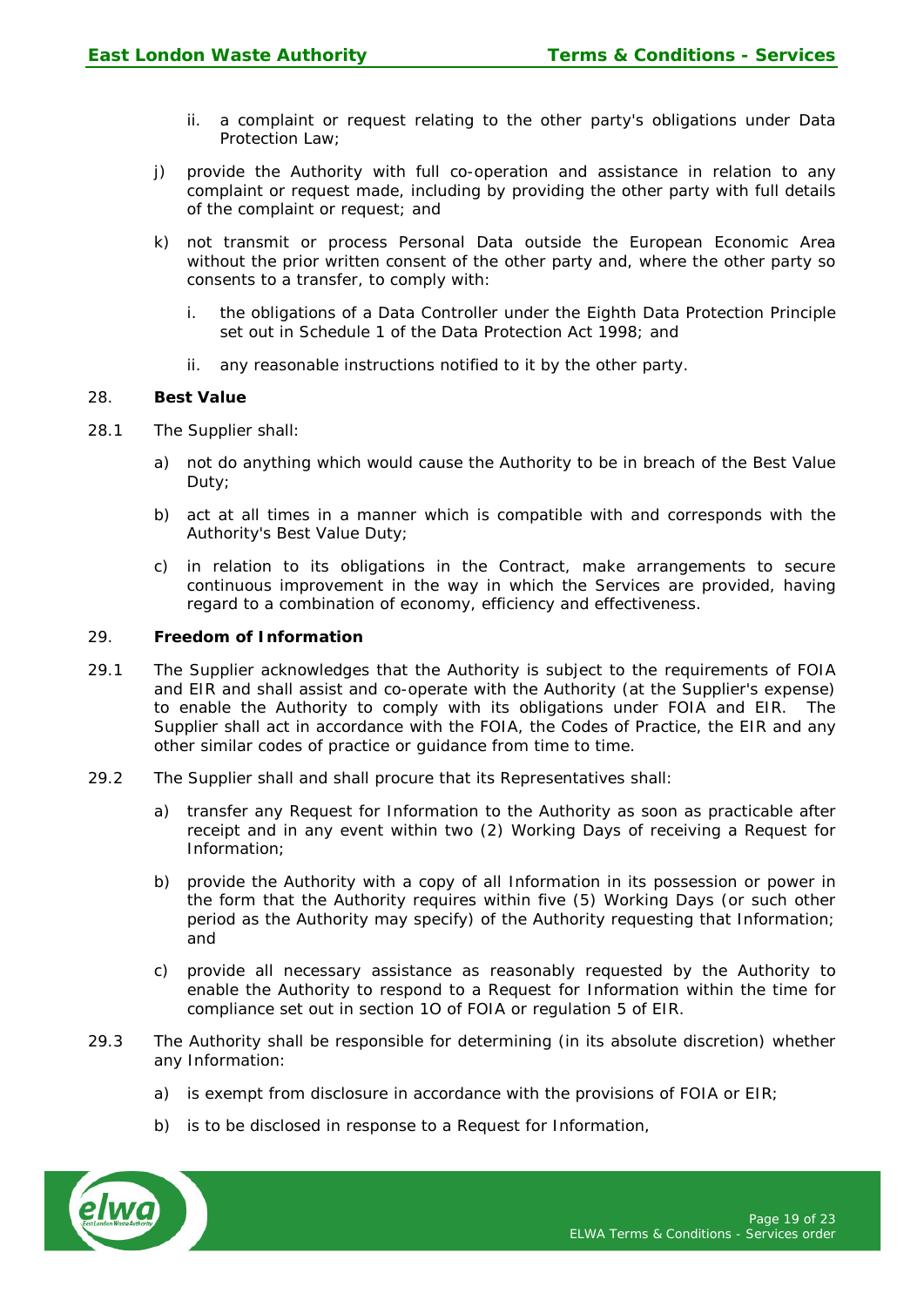- 29.4 In no event shall the Supplier respond directly to a Request for Information unless expressly authorised to do so in writing by the Authority.
- 29.5 The Supplier acknowledges that the Authority may be obliged under the FOIA or EIR to disclose Information:
	- a) without consulting with the Supplier; or
	- b) following consultation with the Supplier and having taken its views into account.
- 29.6 Where Sub-Clause 29.5 (b) above applies the Authority shall, in accordance with any recommendations issued under any code of practice issued under section 45 of FOIA, take reasonable steps, where appropriate, to give the Supplier advanced notice, or failing that, to draw the disclosure to the Supplier's attention as soon as practicable after any such disclosure.

# 30. **Transfer of Services**

- 30.1 Where the Authority intends to continue to procure services equivalent to any or all of the Services after termination or expiry of the Contract, either by performing them itself or by the appointment of a replacement supplier, the Supplier shall use all reasonable endeavours to ensure the seamless transition of the Services to the Authority or a replacement supplier and to ensure that the transition is effected with the minimum of disruption to the Authority.
- 30.2 The Supplier shall co-operate fully during the transition period and provide full access to all data, documents, manuals, working instructions, report and any information, whether held in electronic or written form, which the Authority (acting reasonably) considers necessary.

#### 31. **Notice**

31.1 Any demand, notice, or other communication required to be given under the Contract shall be sufficiently served if served personally on the addressee, or if sent by prepaid first class recorded delivery post to the Authority for the attention of and at the address property arising out of, or in connection with, any non-office address if the Supplier is a company and in all other circumstances to the Supplier's address as stated in the Quotation unless either party notifies the other in writing, of any alternative address for the service of notices and if so sent shall, subject to proof to the contrary, be deemed to have been received by the addressee on the second Working Day after the date of posting.

#### 32. **Severance**

32.1 If any provision of the Contract is declared by any judicial or other competent authority to be void, voidable, illegal or otherwise unenforceable, or indications to that effect are received by either of the parties from any competent authority the parties shall amend that provision in such reasonable manner as achieves the intention of the parties without illegality or, at the discretion of the Authority, it may be severed from the rest of the Contract which shall remain in full force and effect unless the Authority in its reasonable e discretion decides that the effect of such a declaration is to defeat the original intention of the parties, in which event the Authority shall be entitled to terminate the Contract by ten (1O) Working Days' written notice to the Supplier.

# 33. **Waiver and Accumulation of Remedies**

33.1 The rights and remedies provided by the Contract may be waived only in writing by the relevant Representative in a manner that expressly states that such waiver is

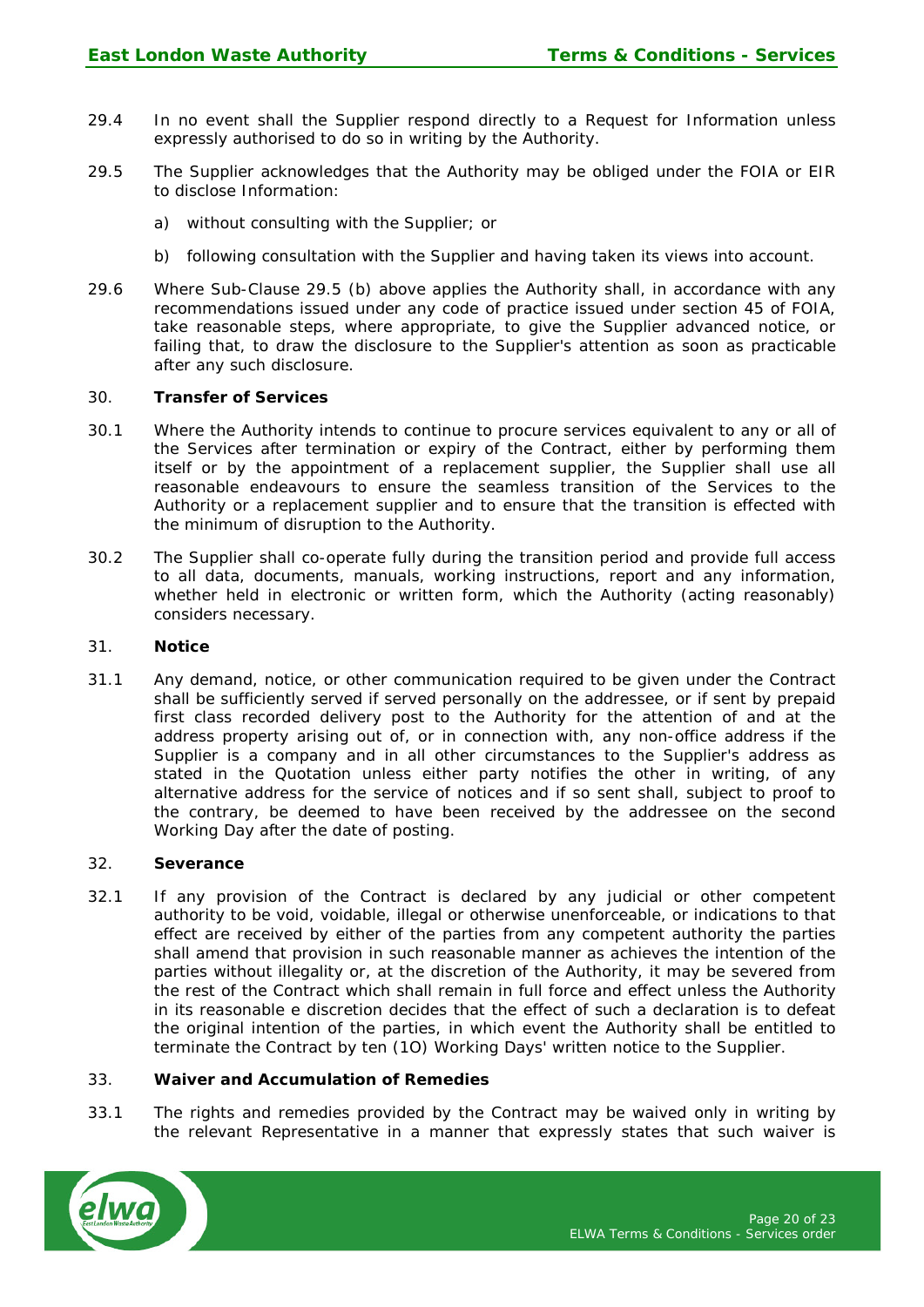intended for, and such waiver shall only be operative with regard to, the specific circumstances referred to.

- 33.2 Unless a right or remedy of the Authority is expressed to be an exclusive right or remedy, the exercise of it by the Authority is without prejudice to the Authority's rights and remedies in equity (including, without limitation, specific performance or injunctive relief), law or under or in connection with the Contract. Any failure to exercise, or any delay in exercising, a right or remedy by either party shall not constitute a waiver of that right or remedy, or of any other rights or remedies.
- 33.3 The Authority's rights and remedies under the Contract are cumulative and may be exercisable at any time and, unless otherwise specified in these Conditions, are not exclusive of any right or remedies provided at law, in equity or otherwise.

## 34. **Variations**

34.1 Subject to Clause 5 (Variation of the Services), neither the Authority nor the Supplier shall be bound by any variation, waiver of, or addition to the Contract (including the Specification) unless evidenced in writing and signed by an authorised Representative on their behalf.

#### 35. **Assignment or sub-contracting**

- 35.1 The Supplier shall not assign or transfer its rights or obligations under the Contract or any part thereof to any third party without the Authority's prior written consent.
- 35.2 The Supplier shall not sub-contract the performance of the Services or any part of them without the Authority's prior written consent and any such consent shall not relieve the Supplier of any of its obligations under the Contract.
- 35.3 If the Supplier is given written consent by the Authority to sub-contract the performance of the Services or any part of them, the Supplier shall ensure that such sub-contracting arrangement provides that the Supplier shall pay the sub-contractor all sums due by the Supplier to the sub-contractor within a specified period not exceeding thirty (30) Days from receipt by the Supplier of a valid invoice.
- 35.4 The Authority may assign, novate, outsource or otherwise dispose of any or all of its rights and obligations under the Contract at any time to any person having the legal capacity, power and authority to become a party to and to perform its obligations, being:
	- a) a Minister of the Crown pursuant to any order under the Ministers of the Crown Act 1975;
	- b) any other local authority which has sufficient financial standing or financial resources to perform the obligations; or
	- c) any other public authority;
- 35.5 provided that such an assignment, novation, outsourcing or disposal does not increase the burden of the Supplier's obligations under the Contract.
- 35.6 Nothing in these Conditions shall restrict the rights of the Secretary of State to effect a statutory transfer.

#### 36. **Law and Jurisdiction**

36.1 The Supplier shall provide such information as may be reasonably required to enable jurisdiction of the English Courts.

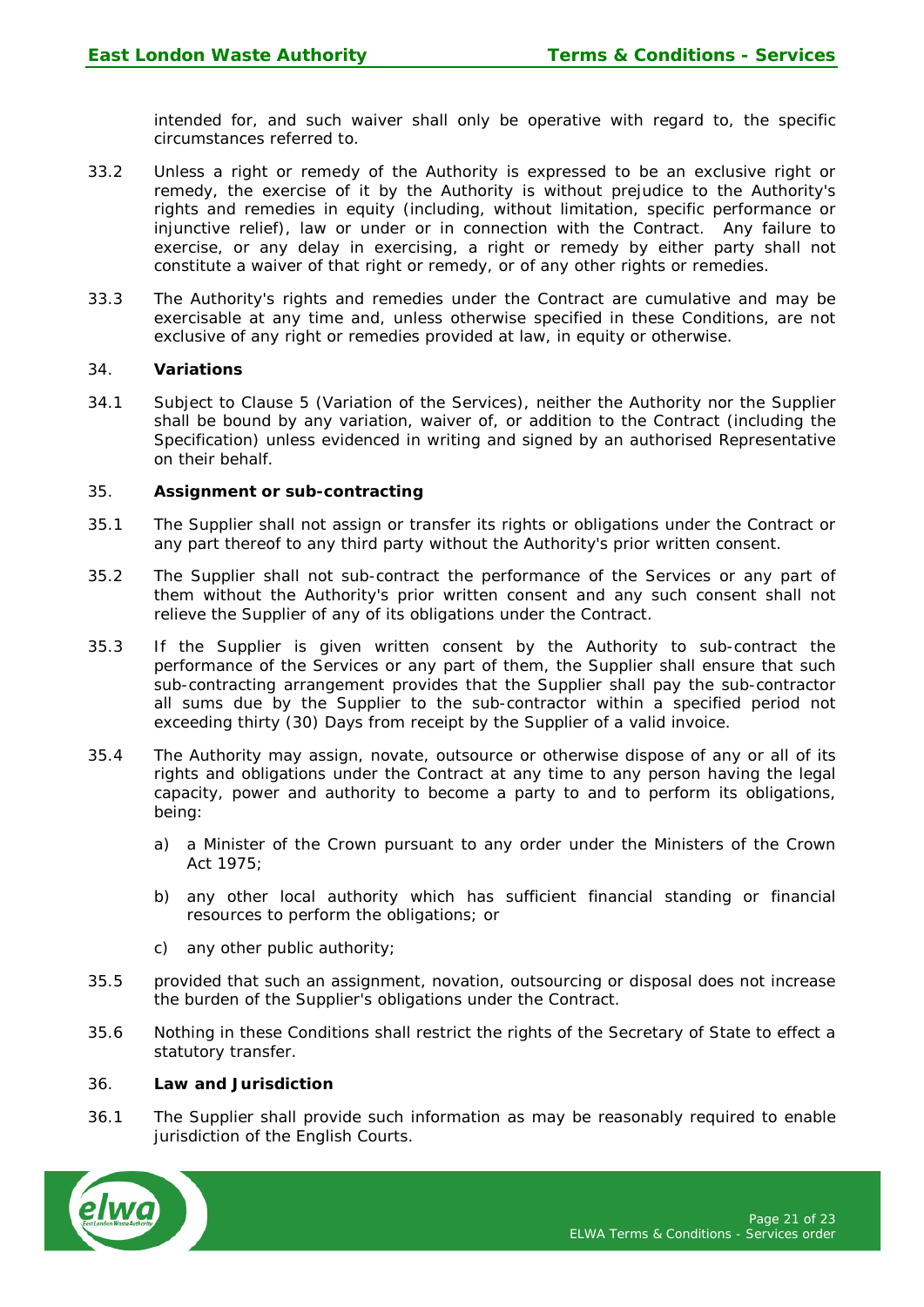# 37. **Exclusion of Third Party Rights**

37.1 No person who is not a party to this Contract (including any employee, officer, agent', representative or sub-contractor of either party) shall have the right to enforce any term of this Contract which expressly or by implication confers a benefit on that person and the Contracts (Rights of Third Parties) Act 1999 shall not apply to this Contract.

## 38. **Whistleblowing Policy**

39. The Supplier shall comply with the Authority's Whistleblowing Policy, which ensures that employees of the Supplier are able to bring to the attention of the Authority malpractice, fraud and breach of laws on the part of the Supplier without fear of disciplinary and other retribution or discriminatory action. The Authority's Whistleblowing Policy can be found on the following link: [http://www.recycleforyourcommunity.com/includes/documents/cm\\_docs/2015/f/fraud](http://www.recycleforyourcommunity.com/includes/documents/cm_docs/2015/f/fraudwhistleblowing_policyguidance_approved_june_2006.pdf) [whistleblowing\\_policyguidance\\_approved\\_june\\_2006.pdf](http://www.recycleforyourcommunity.com/includes/documents/cm_docs/2015/f/fraudwhistleblowing_policyguidance_approved_june_2006.pdf)

## 40. **Sustainability**

40.1 The Supplier shall ensure that the Supplier adheres to the Authority's Statement of Sustainability Principles as far as possible in connection with the provision of the Services.

## 41. **The Local involvement Networks (Duty of Service Providers to allow entry) Regulations 2008**

41.1 The Supplier shall comply in all respects and at all times with The Local Involvement Networks (Duty of Services Providers to Allow Entry) Regulations 2008 in the provision of the Services under the Contract.